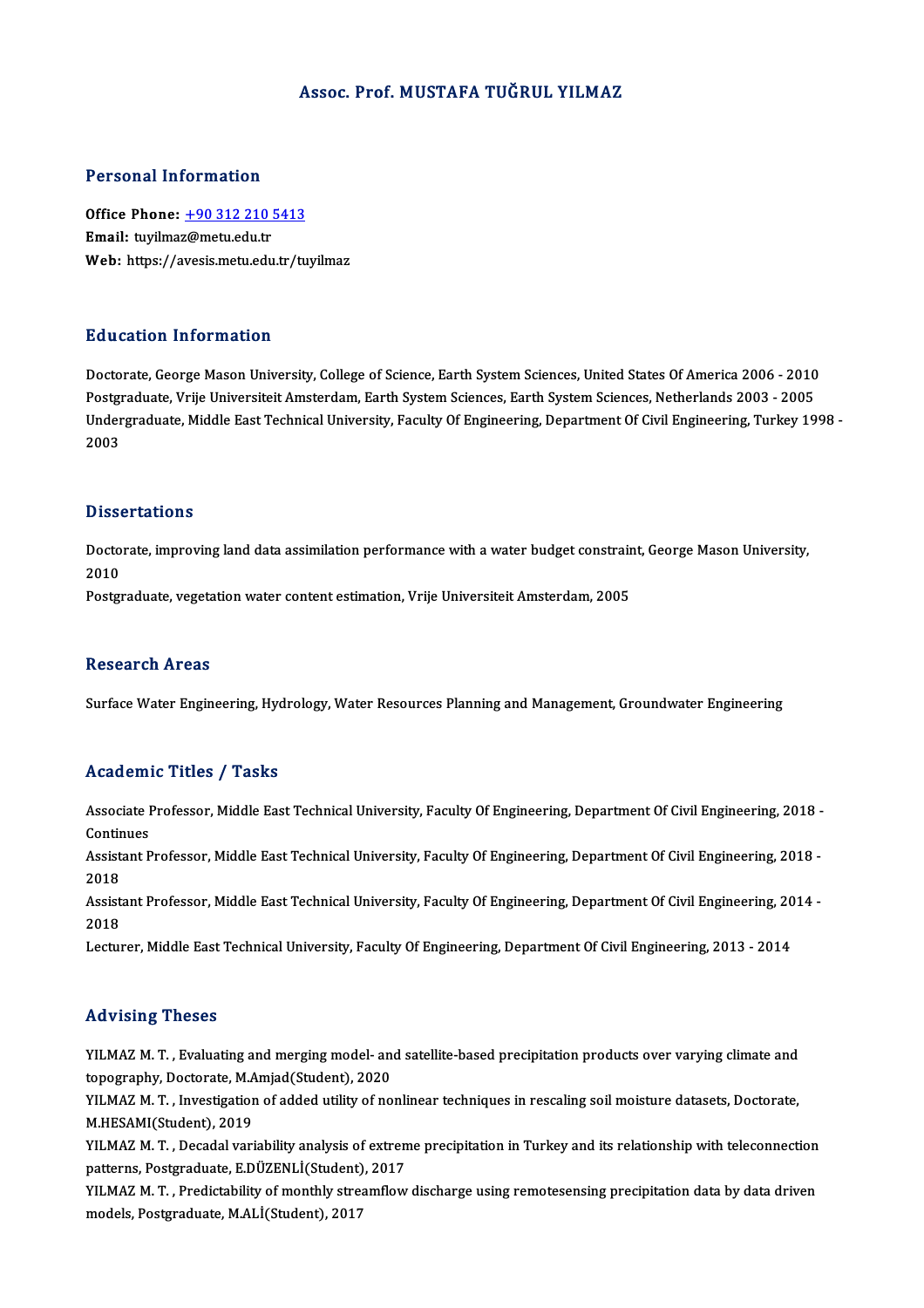YILMAZ M. T. , Evaluation of the consistency of station-based soil moisture measurements with hydrological model and<br>remate sensing observations even Turkey, Postanoduste, P.PIII UT(Student), 2015 YILMAZ M. T. , Evaluation of the consistency of station-based soil moisture measure<br>remote sensing observations over Turkey, Postgraduate, B.BULUT(Student), 2015

# remote sensing observations over Turkey, Postgraduate, B.BULUT(Student), 2015<br>Articles Published in Journals That Entered SCI, SSCI and AHCI Indexes

- The Published in Journals That Entered SCI, SSCI and AHCI Indexes<br>I. Global spatiotemporal consistency between meteorological and soil moisture drought indices<br>HESAM AESHAR M. Pulut R. DÜZENLLE, Amiad M. VILMAZ M.T. HESAMI AFSHAR M., Bulut B., DÜZENLİ E., Amjad M., YILMAZ M. T.<br>HESAMI AFSHAR M., Bulut B., DÜZENLİ E., Amjad M., YILMAZ M. T.<br>Agricultural and Earest Meteorologu vel 216, 2022 (Journal Indon Global spatiotemporal consistency between meteorological and soil moisture<br>HESAMI AFSHAR M., Bulut B., DÜZENLİ E., Amjad M., YILMAZ M. T.<br>Agricultural and Forest Meteorology, vol.316, 2022 (Journal Indexed in SCI Expanded) Agricultural and Forest Meteorology, vol.316, 2022 (Journal Indexed in SCI Expanded)
- HESAMI AFSHAR M., Bulut B., DÜZENLİ E., Amjad M., YILMAZ M. T.<br>Agricultural and Forest Meteorology, vol.316, 2022 (Journal Indexed in SCI Expanded)<br>II. Performance of hydraulic structures, lifelines and industrial structur Performance of hydraulic structures, lifelines and industrial structures during October 30,<br>Samos-Aegean sea earthquake<br>Toprak S., Uckan M. E. , YILMAZ M. T. , Cuceoglu F., GÜMÜŞAY M. Ü. , NACAROĞLU E., Kaya E. S. , Aksel Samos-Aegean sea earthquake<br>Toprak S., Uckan M. E. , YILMAZ M. T. , Cuceoglu F., GÜMÜŞAY M. Ü. , NACAR(<br>BULLETIN OF EARTHQUAKE ENGINEERING, 2022 (Journal Indexed in SCI)<br>Sensitivity of WBE donived bydromateorelogisel extre Toprak S., Uckan M. E. , YILMAZ M. T. , Cuceoglu F., GÜMÜŞAY M. Ü. , NACAROĞLU E., Kaya E. S. , Aksel M.<br>BULLETIN OF EARTHQUAKE ENGINEERING, 2022 (Journal Indexed in SCI)<br>III. Sensitivity of WRF-derived hydrometeorological
- BULLETIN OF EARTHQUAKE ENGINEERING, 2022 (Journal Indexed in SCI)<br>Sensitivity of WRF-derived hydrometeorological extremes to sea s<br>with complex topography and diverse climate<br>Pilatin H., YÜCEL İ., DÜZENLİ E., YILMAZ M. T. Sensitivity of WRF-derived hydrometeor<br>with complex topography and diverse cl<br>Pilatin H., YÜCEL İ., DÜZENLİ E., YILMAZ M. T.<br>Atmospheris Bessensh vel 264, 2021 (Jaurra Atmospheric Research, vol.264, 2021 (Journal Indexed in SCI) Pilatin H., YÜCEL İ., DÜZENLİ E., YILMAZ M. T.<br>Atmospheric Research, vol.264, 2021 (Journal Indexed in SCI)<br>IV. Improving WRF-Hydro runoff simulations of heavy floods through the sea surface temperature<br>fields with higher
- Atmospheric Research, vol.264, 2021 (Journal Index<br>Improving WRF-Hydro runoff simulations of h<br>fields with higher spatio-temporal resolution<br>Wikenslap B.M., WiCEL L. Bilotin H. DÜZENLLE, VU Improving WRF-Hydro runoff simulations of heavy floo<br>fields with higher spatio-temporal resolution<br>Kilicarslan B.M., YÜCEL İ., Pilatin H., DÜZENLİ E., YILMAZ M.T.<br>HYDROLOCICAL PROCESSES val 35. no 9.2021 (Jaurnal Indav fields with higher spatio-temporal resolution<br>Kilicarslan B. M. , YÜCEL İ., Pilatin H., DÜZENLİ E., YILMAZ M. T.<br>HYDROLOGICAL PROCESSES, vol.35, no.9, 2021 (Journal Indexed in SCI) Kilicarslan B. M. , YÜCEL İ., Pilatin H., DÜZENLİ E., YILMAZ M. T.<br>HYDROLOGICAL PROCESSES, vol.35, no.9, 2021 (Journal Indexed in SCI)<br>V. Intercomparison of the expected change in the temperature and the precipitation retr
- HYDROLOGICAL PROCESSES, vol.35, no.9, 2021 (Journal Indexed in SCI)<br>Intercomparison of the expected change in the temperature and the precipitat<br>CMIP6 and CMIP5 climate projections: A Mediterranean hot spot case, Turkey<br>Pa Intercomparison of the expected chang<br>CMIP6 and CMIP5 climate projections: *A*<br>Bağçacı S. Ç. , Yücel İ., Düzenli E., Yılmaz M. T.<br>ATMOSPHEPIC PESEARCH vol 256-2021 (Jo CMIP6 and CMIP5 climate projections: A Mediterranean ho<br>Bağçacı S. Ç. , Yücel İ., Düzenli E., Yılmaz M. T.<br>ATMOSPHERIC RESEARCH, vol.256, 2021 (Journal Indexed in SCI)<br>Comparative Evaluation of Misrowaye J. Band VOD and On Bağçacı S. Ç. , Yücel İ., Düzenli E., Yılmaz M. T.<br>ATMOSPHERIC RESEARCH, vol.256, 2021 (Journal Indexed in SCI)<br>VI. Comparative Evaluation of Microwave L-Band VOD and Optical NDVI for Agriculture Drought<br>Detection over
- ATMOSPHERIC RESEARCH, vol.256,<br>Comparative Evaluation of Mich<br>Detection over Central Europe Comparative Evaluation of Micr<br>Detection over Central Europe<br>Afshar M., Al-Yaari A., YILMAZ M. T.<br>PEMOTE SENSINC, vol.12, 20.7, 202 Detection over Central Europe<br>Afshar M., Al-Yaari A., YILMAZ M. T.<br>REMOTE SENSING, vol.13, no.7, 2021 (Journal Indexed in SCI) Afshar M., Al-Yaari A., YILMAZ M. T.<br>REMOTE SENSING, vol.13, no.7, 2021 (Journal Indexed in SCI)<br>VII. Evaluating the performance of a WRF initial and physics ensemble over Eastern Black Sea and<br>Mediterranean regions in
- REMOTE SENSING, vol.13, no.7, 2021 (<br>Evaluating the performance of a V<br>Mediterranean regions in Turkey<br>Dürenli E. Vüsel İ. Biletin H. Vılmaz M Evaluating the performance of a WR<br>Mediterranean regions in Turkey<br>Düzenli E., Yücel İ., Pilatin H., Yılmaz M.T.<br>Atmospheris Bessansh vel 248, 2021 (Jo

Mediterranean regions in Turkey<br>Düzenli E., Yücel İ., Pilatin H., Yılmaz M. T.<br>Atmospheric Research, vol.248, 2021 (Journal Indexed in SCI)<br>Climate ebange impest esessement en mild and extreme

# Düzenli E., Yücel İ., Pilatin H., Yılmaz M. T.<br>Atmospheric Research, vol.248, 2021 (Journal Indexed in SCI)<br>VIII. Climate change impact assessment on mild and extreme drought events using copulas over Ankara,<br>Turkov Atmosph<br>Climate<br>Turkey Climate change impact assessment on mild and extreme drought (<br>Turkey<br>Afshar M., Sorman A. U. , Tosunoglu F., Bulut B., YILMAZ M. T. , MEHR A. D.<br>THEOPETICAL AND APPLIED CLIMATOLOCY, vol.141, po 3.4, pp.1045-105

Turkey<br>Afshar M., Sorman A. U. , Tosunoglu F., Bulut B., YILMAZ M. T. , MEHR A. D.<br>THEORETICAL AND APPLIED CLIMATOLOGY, vol.141, no.3-4, pp.1045-1055, 2020 (Journal Indexed in SCI)

### IX. Performance evaluation of satellite- and model-based precipitation products over varying climate and complex topography and complex topography<br>Amjad M., YILMAZ M. T. , YÜCEL İ., YILMAZ K. K.<br>JOURNAL OF HYDROLOGY, vol.584, 2020 (Journal Indexed in SCI)<br>Impact of Pessaling Annreaches in Simple Eusian of Sail M

Amjad M., YILMAZ M. T., YÜCEL İ., YILMAZ K. K.

## X. Impact of Rescaling Approaches in Simple Fusion of Soil Moisture Products Afshar M., YILMAZ M. T., Crow W. T. JOURNAL OF HYDROLOGY, vol.584, 2<br>Impact of Rescaling Approaches<br>Afshar M., YILMAZ M. T. , Crow W. T.<br>WATED PESOURCES PESEARCH .vol.

WATER RESOURCES RESEARCH, vol.55, no.9, pp.7804-7825, 2019 (Journal Indexed in SCI)

- Afshar M., YILMAZ M. T. , Crow W. T.<br>WATER RESOURCES RESEARCH, vol.55, no.9, pp.7804-7825, 2019 (Journal Indexed in SCI)<br>XI. Evaluation of Remotely-Sensed and Model-Based Soil Moisture Products According to Different Soil<br> WATER RESOURCES RESEARCH, vol.55, no.9, pp.7804-7825, 2019 (Journal Indexed in SCI)<br>Evaluation of Remotely-Sensed and Model-Based Soil Moisture Products According to Diffe<br>Type, Vegetation Cover and Climate Regime Using St Evaluation of Remotely-Sensed and Model-Based Soil Moisture Produc<br>Type, Vegetation Cover and Climate Regime Using Station-Based Obser<br>Bulut B., YILMAZ M. T. , Afshar M., Sorman A. U. , YÜCEL İ., Cosh M. H. , Simsek O.<br>REM Type, Vegetation Cover and Climate Regime Using Station-Based Observations over Turkey<br>Bulut B., YILMAZ M. T., Afshar M., Sorman A. U., YÜCEL İ., Cosh M. H., Simsek O. Bulut B., YILMAZ M. T. , Afshar M., Sorman A. U. , YÜCEL İ., Cosh M. H. , Simsek O.<br>REMOTE SENSING, vol.11, no.16, 2019 (Journal Indexed in SCI)<br>XII. Decadal variability analysis of extreme precipitation in Turkey and its
- REMOTE SENSING, vol.11, no.16, 2019 (Journal Indexed in SCI)<br>Decadal variability analysis of extreme precipitation in<br>teleconnection patterns<br>Duzenli E., Tabari H., Willems P., YILMAZ M. T. Decadal variability analysis of extreme <sub>l</sub><br>teleconnection patterns<br>Duzenli E., Tabari H., Willems P., YILMAZ M. T.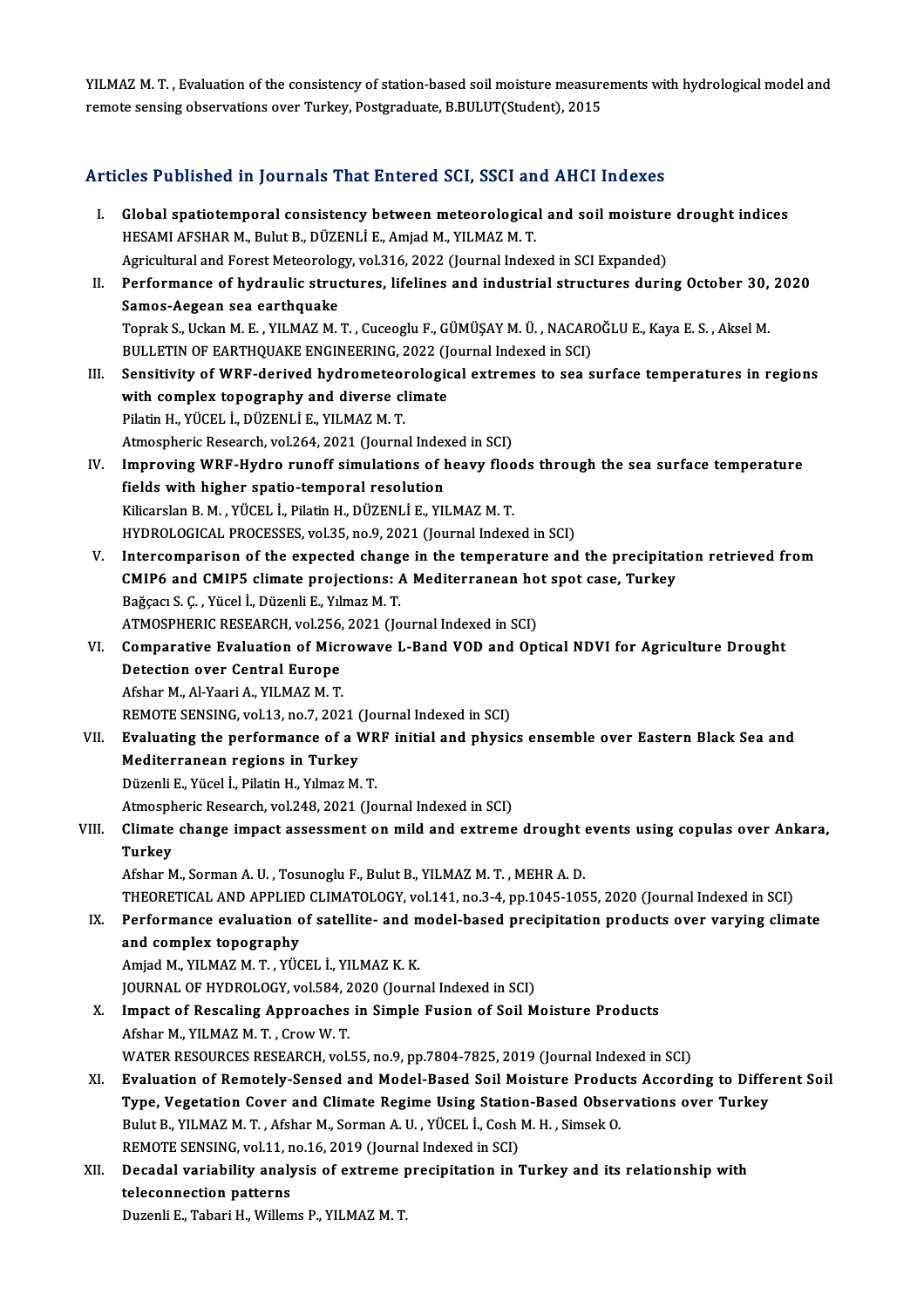Hydrological Processes, vol.32, no.23, pp.3513-3528, 2018 (Journal Indexed in SCI Expanded)<br>The added utility of poplineer methods companed to linear methods in rescaling as

XIII. The added utility of nonlinear methods compared to linear methods in rescaling soil moisture<br>products Hydrologie<br>The adde<br>products<br>Afshan M Afshar M., YILMAZ M.T. REMOTE SENSING OF ENVIRONMENT, vol.196, pp.224-237, 2017 (Journal Indexed in SCI) Afshar M., YILMAZ M. T.<br>REMOTE SENSING OF ENVIRONMENT, vol.196, pp.224-237, 2017 (Journal Indexed in SCI)<br>XIV. Uydu Kaynaklı Yağmur Verilerinin Hata Oranlarının Deniz Kıyılarına Olan Uzaklığına Bağlı Analizi yılmaz m., amjad m., bulut b., YILMAZM.T. Uydu Kaynaklı Yağmur Verilerinin Hata Oranlarının Deniz Kıyılarına (<br>yılmaz m., amjad m., bulut b., YILMAZ M. T.<br>Teknik Dergi, vol.484, pp.7993-8005, 2017 (Journal Indexed in SCI Expanded)<br>Monthly flooded area elessifisati

# yılmaz m., amjad m., bulut b., YILMAZ M. T.<br>Teknik Dergi, vol.484, pp.7993-8005, 2017 (Journal Indexed in SCI Expanded)<br>XV. Monthly flooded area classification using low resolution SAR imagery in the Sudd wetland from<br> Teknik Dergi, vol.484, pp.7993-8005, 2017 (Journal Indexed in SCI Expanded)<br>Monthly flooded area classification using low resolution SAR imagery in the<br>2007 to 2011<br>Wilusz D. C. , Zaitchik B. F. , Anderson M. C. , Hain C. Monthly flooded area classification using low resolution SAR imagery in the<br>2007 to 2011<br>Wilusz D. C. , Zaitchik B. F. , Anderson M. C. , Hain C. R. , YILMAZ M. T. , Mladenova I. E.<br>PEMOTE SENSING OF ENVIRONMENT vol.194, p

REMOTE SENSING OF ENVIRONMENT, vol.194, pp.205-218, 2017 (Journal Indexed in SCI)

XVI. Investigation of the dependence of satellite-based precipitation estimate errors to distance from the REMOTE SENSING OF ENVIRONMENT, vol.194, pp.205-218, 2017 (Journal Indexed in SCI)<br>Investigation of the dependence of satellite-based precipitation estimate errors to distance from<br>coastline Uydu Kaynakli Yaǧmur Verilerinin Investi<br>coastlii<br>Analizi<br><sup>VII MA7</sup> coastline Uydu Kaynakli Yağmur Verile<mark>ı</mark><br>Analizi<br>YILMAZ M., Amjad M., Bulut B., YILMAZ M. T.<br>Telmik Dergi (Technisel Jeurnal of Turkish Cl

YILMAZ M., Amjad M., Bulut B., YILMAZ M.T.

Analizi<br>YlLMAZ M., Amjad M., Bulut B., YlLMAZ M. T.<br>Teknik Dergi/Technical Journal of Turkish Chamber of Civil Engineers, vol.28, no.3, pp.7993-8005, 2017 (Journal<br>Indexed in SCI) Teknik Dergi/Technical Journal of Turkish Chamber of Civil Engineers, vol.28, no.3, pp.7993<br>Indexed in SCI)<br>XVII. Analysis of the 2007 and 2013 Droughts in Turkey by NOAH Hydrological Model<br>Rulyt B. VII MAZM T

Indexed in SCI)<br>**Analysis of the 2007**<br>Bulut B., YILMAZ M. T.<br>TEKNIK DEPCL vel 27 Analysis of the 2007 and 2013 Droughts in Turkey by NOAH Hydi<br>Bulut B., YILMAZ M. T.<br>TEKNIK DERGI, vol.27, no.4, pp.7619-7634, 2016 (Journal Indexed in SCI)<br>Türkiye deki 2007 ve 2013 Vılı Kuraklıklarının NOAH Hidrolojik M

Bulut B., YILMAZ M. T.<br>TEKNIK DERGI, vol.27, no.4, pp.7619-7634, 2016 (Journal Indexed in SCI)<br>XVIII. Türkiye deki 2007 ve 2013 Yılı Kuraklıklarının NOAH Hidrolojik Modeli ile İncelenmesi<br>hulut b. XII MAZ M. T. TEKNIK DERGI, vol.27, no.4, pp.7619-7634, 2016 (Journal Indexed in SCI)<br>Türkiye deki 2007 ve 2013 Yılı Kuraklıklarının NOAH Hidrolojik N<br>bulut b., YILMAZ M. T. Türkiye deki 2007 ve 2013 Yılı Kuraklıklarının NOAH Hidrolojik Modeli il<br>bulut b., YILMAZ M. T.<br>Teknik Dergi, vol.27, no.4, pp.7619-7634, 2016 (Journal Indexed in SCI Expanded)<br>Conditional Conula Based Spatial Temperal Dro

# bulut b., YILMAZ M. T.<br>Teknik Dergi, vol.27, no.4, pp.7619-7634, 2016 (Journal Indexed in SCI Expanded)<br>XIX. Conditional Copula-Based Spatial-Temporal Drought Characteristics Analysis-A Case Study over<br>Turkey Teknik Dergi, vol.27, no.4, pp.7619-7634, 2016 (Journal Indexed in SCI Expanded)<br>Conditional Copula-Based Spatial-Temporal Drought Characteristics Ana<br>Turkey<br>Afshar M., Sorman A. U. , YILMAZ M. T. Conditional Copula-Based Spatial-<br>Turkey<br>Afshar M., Sorman A.U. , YILMAZ M. T.<br>WATER .vel 8, no.10, 2016 (Journal In

WATER, vol.8, no.10, 2016 (Journal Indexed in SCI)

## Afshar M., Sorman A. U. , YILMAZ M. T.<br>WATER, vol.8, no.10, 2016 (Journal Indexed in SCI)<br>XX. Impact of Model Relative Accuracy in Framework of Resealing Observations in Hydrological Data<br>Assimilation Studies WATER, vol.8, no.10, 20<br>Impact of Model Rela<br>Assimilation Studies<br>VU MAZ M T - Crow W Impact of Model Relative Accu<br>Assimilation Studies<br>YILMAZ M. T. , Crow W. T. , Ryu D.<br>JOUPNAL OF HYDROMETEOROLOG Assimilation Studies<br>YILMAZ M. T. , Crow W. T. , Ryu D.<br>JOURNAL OF HYDROMETEOROLOGY, vol.17, no.8, pp.2245-2257, 2016 (Journal Indexed in SCI)<br>The Evenerative Stress Index as an indisater of asrigultural drought in Brazil:

# YILMAZ M. T. , Crow W. T. , Ryu D.<br>JOURNAL OF HYDROMETEOROLOGY, vol.17, no.8, pp.2245-2257, 2016 (Journal Indexed in SCI)<br>XXI. The Evaporative Stress Index as an indicator of agricultural drought in Brazil: An assessme **JOURNAL OF HYDROMET**<br>The Evaporative Stres<br>on crop yield impacts<br>Anderson M.C. Zalin C. The Evaporative Stress Index as an indicator of agricultural drought in Brazil: An assessment base<br>on crop yield impacts<br>Anderson M. C. , Zolin C. A. , Sentelhas P. C. , Hain C. R. , Semmens K., YILMAZ M. T. , Gao F., Otki

on crop yield impacts<br>Anderson M. C. , Zolin C. A. , Sentelhas P. C. , Hain C. R. , Semmens K., YILMAZ M. T. , Gao F., Otkin J. A. , Tetrault R.<br>REMOTE SENSING OF ENVIRONMENT, vol.174, pp.82-99, 2016 (Journal Indexed in SC Anderson M. C. , Zolin C. A. , Sentelhas P. C. , Hain C. R. , Semmens K., YILMAZ M. T. , Gao F., Otkin J. A. , Tetrau<br>REMOTE SENSING OF ENVIRONMENT, vol.174, pp.82-99, 2016 (Journal Indexed in SCI)<br>XXII. Optimal averaging

Crow W.T., Su C. -., Ryu D., YILMAZ M.T.<br>WATER RESOURCES RESEARCH, vol.51, no.11, pp.9273-9289, 2015 (Journal Indexed in SCI) Optimal averaging of soil moisture predictions from ensemble land surface model<br>Crow W. T., Su C. -, Ryu D., YILMAZ M. T.<br>WATER RESOURCES RESEARCH, vol.51, no.11, pp.9273-9289, 2015 (Journal Indexed in SCI)<br>Comparison of s

## Crow W. T. , Su C. - , Ryu D., YILMAZ M. T.<br>WATER RESOURCES RESEARCH, vol.51, no.11, pp.9273-9289, 2015 (Journal Indexed in SCI)<br>XXIII. Comparison of satellite-derived LAI and precipitation anomalies over Brazil with a the based Evaporative Stress Index for 2003-2013<br>Anderson M. C., Zolin C. A., Hain C. R., Semmens K., YILMAZ M. T., Gao F. Comparison of satellite-derived LAI and precipitation anomalies<br>based Evaporative Stress Index for 2003-2013<br>Anderson M. C. , Zolin C. A. , Hain C. R. , Semmens K., YILMAZ M. T. , Gao F.<br>JOUPMAL OF HYDROLOCY vel 526, np 29 based Evaporative Stress Index for 2003-2013<br>Anderson M. C. , Zolin C. A. , Hain C. R. , Semmens K., YILMAZ M. T. , Gao F.<br>JOURNAL OF HYDROLOGY, vol.526, pp.287-302, 2015 (Journal Indexed in SCI)<br>Diagnosing Neglected Soil

### Anderson M. C. , Zolin C. A. , Hain C. R. , Semmens K., YILMAZ M. T. , Gao F.<br>JOURNAL OF HYDROLOGY, vol.526, pp.287-302, 2015 (Journal Indexed in SCI)<br>XXIV. Diagnosing Neglected Soil Moisture Source-Sink Processes via **JOURNAL OF HYDROLOGY**<br>Diagnosing Neglected<br>Energy Balance Model<br>Hain C. B., Crow W. T., A. Diagnosing Neglected Soil Moisture Source-Sinl<br>Energy Balance Model<br>Hain C. R. , Crow W. T. , Anderson M. C. , YILMAZ M. T.<br>JOUPMAL OF HYDROMETEOROLOCY .vol.16, no.2, nn.1 Energy Balance Model<br>Hain C. R. , Crow W. T. , Anderson M. C. , YILMAZ M. T.<br>JOURNAL OF HYDROMETEOROLOGY, vol.16, no.3, pp.1070-1086, 2015 (Journal Indexed in SCI)

# Hain C. R. , Crow W. T. , Anderson M. C. , YILMAZ M. T.<br>JOURNAL OF HYDROMETEOROLOGY, vol.16, no.3, pp.1070-1086, 2015 (Journal Indexed in SCI)<br>XXV. An intercomparison of remotely sensed soil moisture products at variou **JOURNAL OF HYDRO<br>An intercomparisc<br>Iberian Peninsula**<br>Perinusse P. Vilmer An intercomparison of remotely sensed soil moist<mark><br>Iberian Peninsula</mark><br>Parinussa R., Yilmaz M.T., Anderson M., Hain C., de Jeu R.<br>Hydnologiael Processes vol 28 no 19 nn 4865-4976-201

Iberian Peninsula<br>Parinussa R., Yilmaz M. T. , Anderson M., Hain C., de Jeu R.<br>Hydrological Processes, vol.28, no.18, pp.4865-4876, 2014 (Journal Indexed in SCI)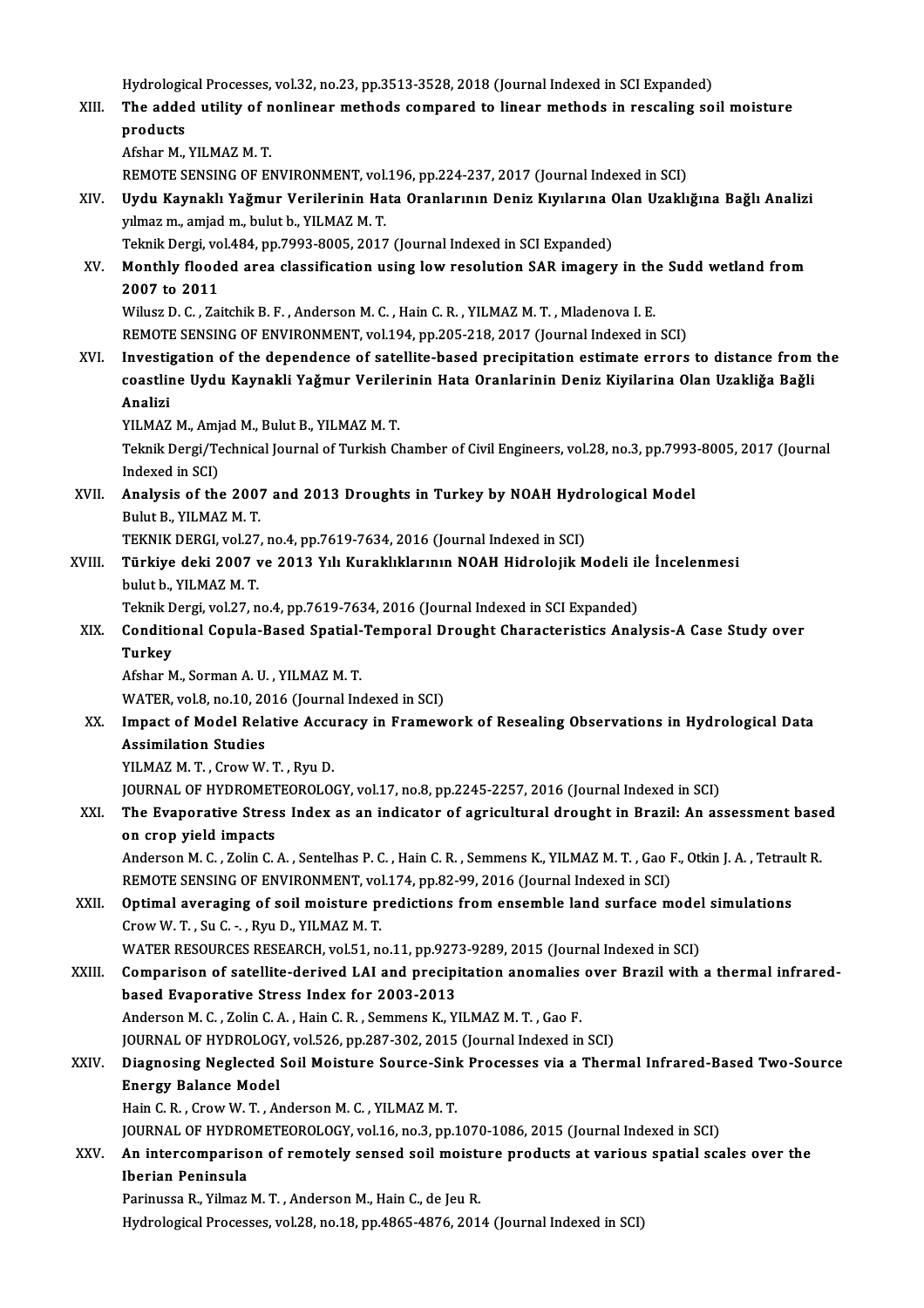| XXVI.        | Evaluation of Assumptions in Soil Moisture Triple Collocation Analysis                                  |
|--------------|---------------------------------------------------------------------------------------------------------|
|              | YILMAZ M.T., Crow W.T.                                                                                  |
|              | JOURNAL OF HYDROMETEOROLOGY, vol.15, no.3, pp.1293-1302, 2014 (Journal Indexed in SCI)                  |
| XXVII.       | The Auto-Tuned Land Data Assimilation System (ATLAS)                                                    |
|              | Crow W. T., YILMAZ M. T.                                                                                |
|              | WATER RESOURCES RESEARCH, vol.50, no.1, pp.371-385, 2014 (Journal Indexed in SCI)                       |
| XXVIII.      | Comparison of prognostic and diagnostic surface flux modeling approaches over the Nile River<br>basin   |
|              | YILMAZ M. T., Anderson M. C., Zaitchik B., Hain C. R., Crow W. T., Ozdogan M., Chun J. A., Evans J.     |
|              | WATER RESOURCES RESEARCH, vol.50, no.1, pp.386-408, 2014 (Journal Indexed in SCI)                       |
| XXIX.        | The optimality of potential rescaling approaches in land data assimilation                              |
|              | Tugrul Yilmaz M. T., Crow W. T.                                                                         |
|              | Journal of Hydrometeorology, vol.14, no.2, pp.650-660, 2013 (Journal Indexed in SCI)                    |
| XXX.         | An objective methodology for merging satellite- and model-based soil moisture products                  |
|              | Yilmaz M. T., Crow W., Anderson M., Hain C.                                                             |
|              | Water Resources Research, vol.48, no.11, 2012 (Journal Indexed in SCI)                                  |
| XXXI.        | Towards an integrated soil moisture drought monitor for East Africa                                     |
|              | Anderson W., Zaitchik B., Hain C., Anderson M., Yilmaz M. T., Mecikalski J., Schultz L.                 |
|              | Hydrology and Earth System Sciences, vol.16, no.8, pp.2893-2913, 2012 (Journal Indexed in SCI)          |
| XXXII.       | Reducing water imbalance in land data assimilation: Ensemble filtering without perturbed                |
|              | observations                                                                                            |
|              | Yilmaz M. T., Delsole T., Yilmaz M. T.                                                                  |
|              | Journal of Hydrometeorology, vol.13, no.1, pp.413-420, 2012 (Journal Indexed in SCI)                    |
| XXXIII.      | The impact of land surface temperature on soil moisture anomaly detection from passive microwave        |
|              | observations                                                                                            |
|              | Parinussa R., Holmes T., Yilmaz M. T., Crow W.                                                          |
|              | Hydrology and Earth System Sciences, vol.15, no.10, pp.3135-3151, 2011 (Journal Indexed in SCI)         |
| <b>XXXIV</b> | Improving land data assimilation performance with a water budget constraint                             |
|              | Yilmaz M. T. . Delsole T Houser P. R. .                                                                 |
|              | Journal of Hydrometeorology, vol.12, no.5, pp.1040-1055, 2011 (Journal Indexed in SCI)                  |
| XXXV.        | Comparison of vegetation water contents derived from shortwave-infrared and passive-microwave           |
|              | sensors over central Iowa                                                                               |
|              | Hunt E. R., Li L., Yilmaz M. T., Jackson T. J.                                                          |
|              | Remote Sensing of Environment, vol.115, no.9, pp.2376-2383, 2011 (Journal Indexed in SCI)               |
| XXXVI.       | Predictability of seasonal precipitation using joint probabilities                                      |
|              | Yilmaz M. T., DelSole T.                                                                                |
|              | Journal of Hydrometeorology, vol.11, no.2, pp.533-541, 2010 (Journal Indexed in SCI)                    |
| XXXVII.      | Optimally merging precipitation to minimize land surface modeling errors                                |
|              | Tugrul Yilmaz M. T., Houser P., Shrestha R., Anantharaj V. G.                                           |
|              | Journal of Applied Meteorology and Climatology, vol.49, no.3, pp.415-423, 2010 (Journal Indexed in SCI) |
| XXXVIII.     | Remote sensing of vegetation water content from equivalent water thickness using satellite imagery      |
|              | Yilmaz M. T., Hunt Jr. E. R., Jackson T. J.                                                             |
|              | Remote Sensing of Environment, vol.112, no.5, pp.2514-2522, 2008 (Journal Indexed in SCI)               |
| <b>XXXIX</b> | Vegetation water content during SMEX04 from ground data and Landsat 5 Thematic Mapper imagery           |
|              | Yilmaz M. T., Hunt Jr. E. R., Goins L. D., Ustin S. L., Vanderbilt V. C., Jackson T. J.                 |
|              | Remote Sensing of Environment, vol.112, no.2, pp.350-362, 2008 (Journal Indexed in SCI)                 |
|              |                                                                                                         |

#### Articles Published in Other Journals

I. Türkiye deki 2000 2015 yillari arasindaki evapotranspirasyonun Noah hidrolojik modeli ile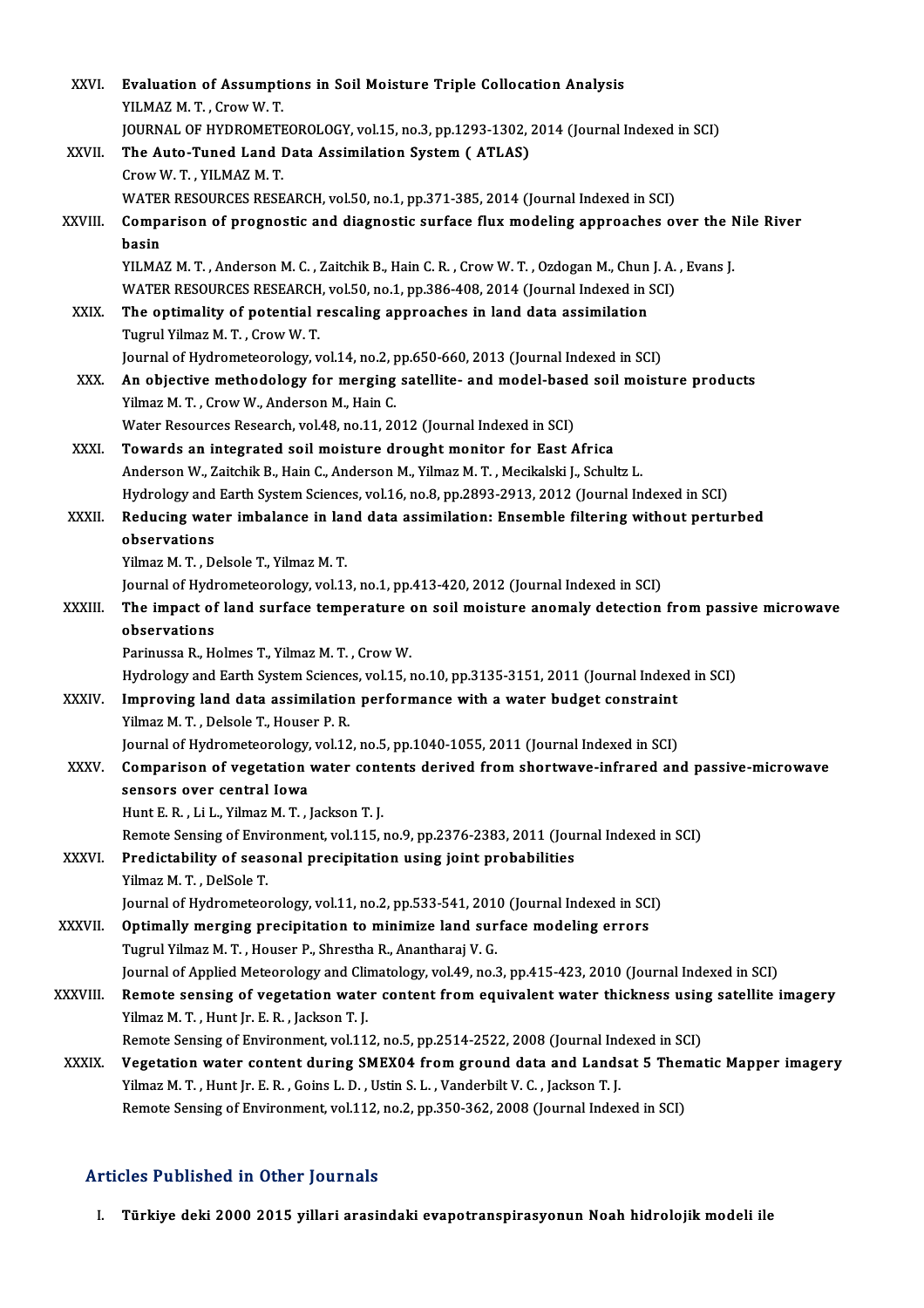#### incelenmesi

incelenmesi<br>YILMAZ M. T. , Bulut B.<br>Diele Üniversitesi Müha

Dicle Üniversitesi Mühendislik-Mimarlık Fakültesi Dergisi, vol.7, pp.225-236, 2016 (Other Refereed National Iournals) YILMAZ M<br>Dicle Üniv<br>Journals)<br>Üslü Esle Dicle Üniversitesi Mühendislik-Mimarlık Fakültesi Dergisi, vol.7, pp.225-236, 2016 (Other Refereed National Journals)<br>Journals)<br>II. Üçlü Eşleştirme Yöntemi ile Uydu ve Hidrolojik Model Kaynaklı Toprak Nemi Değerlerinin Hat

Journals)<br>Üçlü Eşleştirme Yönten<br>Oranlarının Bulunması<br>YU MAZ M T Üçlü Eşleştir<br>Oranlarının<br>YILMAZ M.T.<br>Culureve Üni

YILMAZ M.T.

Oranlarının Bulunması<br>YILMAZ M. T.<br>Çukurova Üniversitesi Mühendislik Mimarlık Fakültesi Dergisi, vol.31, pp.231-240, 2016 (Other Refereed National<br>Journals) Gukurova Üniversitesi Mühendislik Mimarlık Fakültesi Dergisi, vol.31, pp.231-240, 2016 (Other Refereed<br>Journals)<br>III. Enhancing model-based land surface temperature estimates using multiplatform microwave<br>observations

Journals)<br>Enhancing mo<br>observations<br>Holmes T B H Enhancing model-based land surface temperature estimate:<br>observations<br>Holmes T. R. H. , Crow W. T. , Yilmaz M. T. , Jackson T. J. , Basara J. B.<br>Journal of Coophysical Basarah Atmospheres, yol 119, no 2, np 57.

observations<br>Holmes T. R. H. , Crow W. T. , Yilmaz M. T. , Jackson T. J. , Basara J. B.<br>Journal of Geophysical Research Atmospheres, vol.118, no.2, pp.577-591, 2013 (Refereed Journals of Other<br>Institutions) Holmes T. R.<br>Journal of Ge<br>Institutions)

# Institutions)<br>Refereed Congress / Symposium Publications in Proceedings

efereed Congress / Symposium Publications in Proceedings<br>I. Evaluation of a Hydro-Meteorological Model System for Flood Forecasting of a Mediterranean Basin<br>in Turkey reed con<br>Evaluation<br>in Turkey<br>Kikorskal Evaluation of a Hydro-Meteorological Model System<br>in Turkey<br>Kılıçarslan B., Duzenli E., Pilatin H., YÜCEL İ., YILMAZ M. T.<br>ECU Ceneral Assembly 2020 4 - 08 May 2020

in Turkey<br>Kılıçarslan B., Duzenli E., Pilatin H., YÜCEL İ., YILMAZ M. T.<br>EGU General Assembly 2020, 4 - 08 May 2020

- Kılıçarslan B., Duzenli E., Pilatin H., YÜCEL İ., YILMAZ M. T.<br>EGU General Assembly 2020, 4 08 May 2020<br>II. Estimation of Wheat Yield using Remotely Sensed and Modeled Data over Turkey<br>bulut b. YILMAZ M. T. Afshar M. EGU General Assembly 2020, 4 - (<br>Estimation of Wheat Yield usi<br>bulut b., YILMAZ M.T., Afshar M. Estimation of Wheat Yield using Remotely<br>bulut b., YILMAZ M. T. , Afshar M.<br>EGU General Assembly 2020, 4 - 08 May 2020<br>Evaluation of the performance of WPE m bulut b., YILMAZ M. T. , Afshar M.<br>EGU General Assembly 2020, 4 - 08 May 2020<br>III. Evaluation of the performance of WRF model in extreme precipitation estimation concerning the
- EGU General Assembly 2020, 4 08 May 2020<br>Evaluation of the performance of WRF model in extreme precipitation<br>changing model configuration and the spatial and temporal variations<br>Purapli E. Bilatin H. Vilcet i. Whearelap Evaluation of the performance of WRF model in ex<br>changing model configuration and the spatial and t<br>Duzenli E., Pilatin H., YÜCEL İ., Kılıçarslan B., YILMAZ M. T.<br>ECU Canaral Assembly 2020 4 - 08 May 2020 changing model configuration and the spa<br>Duzenli E., Pilatin H., YÜCEL İ., Kılıçarslan B., YII<br>EGU General Assembly 2020, 4 - 08 May 2020<br>Production of a High Bosolution Improve Duzenli E., Pilatin H., YÜCEL İ., Kılıçarslan B., YILMAZ M. T.<br>EGU General Assembly 2020, 4 - 08 May 2020<br>IV. Production of a High-Resolution Improved Radar Precipitation Estimation Map Using Gauge
- EGU General Assembly 2020, 4 08 May 2<br>Production of a High-Resolution Imple<br>Adjustment Bias Correction Methods<br>Yousefi K. B., XII MAZ M.T., Ortual: K., XIIC Production of a High-Resolution Improved Radar Prec<br>Adjustment Bias Correction Methods<br>Yousefi K. P. , YILMAZ M. T. , Ozturk K., YÜCEL İ., YILMAZ K. K.<br>ECU Canaral Assembly 2020 4 - 09 May 2020 Adjustment Bias Correction Methods<br>Yousefi K. P. , YILMAZ M. T. , Ozturk K., YÜCEL İ., YILMAZ K. K.<br>EGU General Assembly 2020, 4 - 08 May 2020
- Yousefi K. P. , YILMAZ M. T. , Ozturk K., YÜCEL İ., YILMAZ K. K.<br>EGU General Assembly 2020, 4 08 May 2020<br>V. Evaluation of gauge adjustment methods in improving radar precipitation estimation quality over<br>Antalya radar i EGU General Assembly 2020<br>Evaluation of gauge adju<br>Antalya radar in Turkey.<br>Yousufi K.P., VII MAZ M.T. Evaluation of gauge adjustment methods in improving<br>Antalya radar in Turkey.<br>Yousufi K. P. , YILMAZ M. T. , Ozturk K., YÜCEL İ., YILMAZ K. K.<br>W. Meteorolojik Uzeltan Alglama Semnezyumu, Turkey, 11 Antalya radar in Turkey.<br>IV.Meteorolojik Uzaktan Algılama Sempozyumu, Turkey, 11 - 15 November 2019<br>IV. Meteorolojik Uzaktan Algılama Sempozyumu, Turkey, 11 - 15 November 2019

#### VI. Validation of TMPA and ECMWF Precipitation Estimates Using Gauge Based Observations overWest Azarbayjan province of Iran

Afshar M., amjad m., bulut b., Duzenli E., Yousufi K. P., YILMAZ M. T.

The 1st International and 4th National Congress on Iranian Irrigation and Drainage, 13 - 14 November 2019

# Afshar M., amjad m., bulut b., Duzenli E., Yousufi K. P. , YILMAZ M. T.<br>The 1st International and 4th National Congress on Iranian Irrigation and Drainage, 13 - 14 November 2019<br>VII. Validation of TMPA and ECMWF Precipitat The 1st International and 4th Na<br>Validation of TMPA and ECM<br>Azarbayjan province of Iran<br>Hesam Afshar M. Amiad M. Bub Validation of TMPA and ECMWF Precipitation Estimates Using Gauge Ba<br>Azarbayjan province of Iran<br>Hesamı Afshar M., Amjad M., Bulut B., Düzenli E., Patakchi Yousufi K., Yılmaz M. T.<br>The 1st International and 4th National Con

Azarbayjan province of Iran<br>Hesamı Afshar M., Amjad M., Bulut B., Düzenli E., Patakchi Yousufi K., Yılmaz M. T.<br>The 1st International and 4th National Congress on Iranian Irrigation and Drainage, Urmia, Iran, 13 - 14 Novem Hesan<br>The 1:<br>2019<br>iklim The 1st International and 4th National Congress on Iranian Irrigation and Drainage, Urmia, Iran<br>2019<br>VIII. İklim Değişikliğinin Kuzey Ege Havzası Su Potansiyeline Olan Etkisinin Araştırılması<br>VII MAZM T. bulut b. Afebor M.

- 2019<br>İklim Değişikliğinin Kuzey Ege Havzası Su Potansiyeline Olan Etkisinin Araştırılması<br>YILMAZ M.T.,bulut b., Afshar M., YÜCEL İ., Aras M., Ozaltin A. M. , Dogan N., Barkis N., Tanir T., Ozcam B.<br>10 Ulugal Hidrolaji Kong İklim Değişikliğinin Kuzey Ege Havzası Su Potansiye<br>YILMAZ M. T. , bulut b., Afshar M., YÜCEL İ., Aras M., Ozaltin<br>10. Ulusal Hidroloji Kongresi, Turkey, 9 - 12 October 2019<br>TMBA VE ECMWE veğiş verilerinin ver görlem veril YILMAZ M. T., bulut b., Afshar M., YÜCEL İ., Aras M., Ozaltin A. M., Dogan N., Barki<br>10. Ulusal Hidroloji Kongresi, Turkey, 9 - 12 October 2019<br>IX. TMPA VE ECMWF yağiş verilerinin yer gözlem verileriyle doğrulanmasi<br>2007 -
- 10. Ulusal Hidroloji Kongresi, Turkey, 9 12 October 2019<br>IX. TMPA VE ECMWF yağiş verilerinin yer gözlem verileriyle doğrulanmasi<br>amjad m., Duzenli E., Afshar M., bulut b., Senocak A. U. G. , YILMAZ K. K. , YILMAZ M.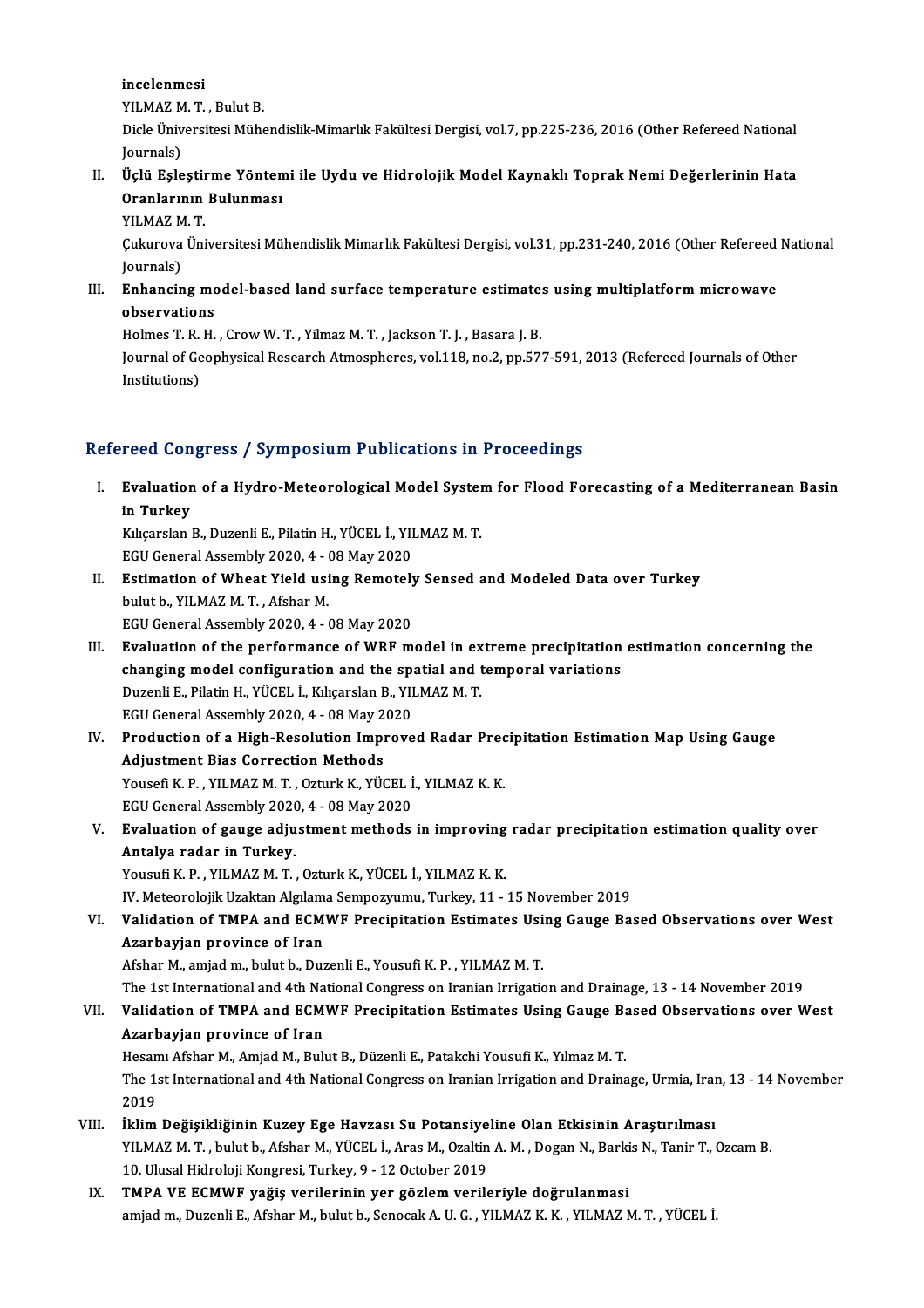10. Ulusal Hidroloji Kongresi., Turkey, 9 - 12 October 2019

10. Ulusal Hidroloji Kongresi., Turkey, 9 - 12 October 2019<br>X. Mahsul Büyüme Durumunun Izlenmesi Için Iha Görüntülerinden Elde Edilen Farkli Bitki Örtüsü<br>Indekslerinin Değerlendirilmesi 10. Ulusal Hidroloji Kongresi, Turke<br>Mahsul Büyüme Durumunun Izle<br>Indekslerinin Değerlendirilmesi<br>Feirelehneur E. Afeber M. Durenli E Mahsul Büyüme Durumunun Izlenmesi Için Iha Görüntül<br>Indekslerinin Değerlendirilmesi<br>Feizolahpour F., Afshar M., Duzenli E., Besharat S., YILMAZ M. T.<br>Y. Türkiye Husel Estegrametri ve Halten Algılma Birliği (TUP)

Feizolahpour F., Afshar M., Duzenli E., Besharat S., YILMAZ M.T.

Indekslerinin Değerlendirilmesi<br>Feizolahpour F., Afshar M., Duzenli E., Besharat S., YILMAZ M. T.<br>X. Türkiye Ulusal Fotogrametri ve Uzaktan Algılama Birliği (TUFUAB) Teknik Sempozyumu, Turkey, 25 - 27 April<br>2019 X. Türkiye Ulusal Fotogrametri ve Uzaktan Algılama Birliği (TUFUAB) Teknik Sempozyumu, Turkey, 25 - 27 April<br>2019<br>XI. Uncertainty Assessment of Satellite- and Model-based Precipitation Products over Complex Terrain<br>of Turk

2019<br>Uncertaint<br>of Turkey<br>amiad m. V Uncertainty Assessment of Satellite- and N<br>of Turkey<br>amjad m., YILMAZ M. T. , YÜCEL İ., YILMAZ K. K.<br>ECU Canaral Assembly 2019, 7 , 12 Anril 2019

of Turkey<br>amjad m., YILMAZ M. T. , YÜCEL İ., YILMAZ K. K.<br>EGU General Assembly 2019, 7 - 12 April 2019

amjad m., YILMAZ M. T. , YÜCEL İ., YILMAZ K. K.<br>EGU General Assembly 2019, 7 - 12 April 2019<br>XII. The Evaluation of Remotely-Sensed and Model-Based Soil Moisture Products According to Different<br>Soil Tune, Vegetation Co EGU General Assembly 2019, 7 - 12 April 2019<br>The Evaluation of Remotely-Sensed and Model-Based Soil Moisture Products According to Diffe<br>Soil Type, Vegetation Cover and Climate Regime Using Station-Based Observations over The Evaluation of Remotely-Sensed<br>Soil Type, Vegetation Cover and Cli<br>Bulut B., Hesamı Afshar M., Yılmaz M. T.<br>ECU Coneral Assembly 2019, Vienne, Ar Soil Type, Vegetation Cover and Climate Regime Using St<br>Bulut B., Hesamı Afshar M., Yılmaz M. T.<br>EGU General Assembly 2019, Vienna, Austria, 7 - 12 April 2019<br>Linear and Nonlinear Besnanses of Turkish Extreme Bei

Bulut B., Hesamı Afshar M., Yılmaz M. T.<br>EGU General Assembly 2019, Vienna, Austria, 7 - 12 April 2019<br>XIII. Linear and Nonlinear Responses of Turkish Extreme Rainfall Oscillations to Large-Scale Atmospheric<br>Circulatio EGU General A<br>Linear and N<br>Circulations<br>Duganli E, tab Linear and Nonlinear Responses of Tur<br>Circulations<br>Duzenli E., tabari H., willems p., YILMAZ M. T.<br>ECU Canaral Assembly 2010, 7, 12 Anril 201 Circulations<br>Duzenli E., tabari H., willems p., YILMAZ M. T.<br>EGU General Assembly 2019, 7 - 12 April 2019

XIV. The Evaluation of Remotely-Sensed and Model-Based SoilMoisture Products According to Different EGU General Assembly 2019, 7 - 12 April 2019<br>The Evaluation of Remotely-Sensed and Model-Based Soil Moisture Products According to Diffe<br>Soil Type, Vegetation Cover and Climate Regime Using Station-Based Observations over The Evaluation of Remotely-9<br>Soil Type, Vegetation Cover<br>bulut b., Afshar M., YILMAZ M. T.<br>FCU Coneral Assembly 2019, 7 Soil Type, Vegetation Cover and Climate R<br>bulut b., Afshar M., YILMAZ M. T.<br>EGU General Assembly 2019, 7 - 12 April 2019<br>Comparison of ressaling techniques in the

bulut b., Afshar M., YILMAZ M. T.<br>EGU General Assembly 2019, 7 - 12 April 2019<br>XV. Comparison of rescaling techniques in the framework of merging soil moisture time series<br>Afshar M. bulut b. YU MAZ M. T. EGU General Assembly 2019, 7 -<br>Comparison of rescaling tech<br>Afshar M., bulut b., YILMAZ M. T.<br>ESA CCLSail Maisture user work Comparison of rescaling techniques in the framewo<br>Afshar M., bulut b., YILMAZ M. T.<br>ESA CCI Soil Moisture user workshop, 15 November 2018<br>Validation of Bomata Sansing, and Model Based Soi

## Afshar M., bulut b., YILMAZ M. T.<br>ESA CCI Soil Moisture user workshop, 15 November 2018<br>XVI. Validation of Remote Sensing- and Model-Based Soil Moisture Products Using Station-Based<br>Observations Over Turkey ESA CCI Soil Moisture user wo<br>Validation of Remote Sensi<br>Observations Over Turkey<br>bulut b. Afsban M. XII MAZ M. **Validation of Remote Sensing<br>Observations Over Turkey<br>bulut b., Afshar M., YILMAZ M. T.**<br>ESA CCLSail Maisture user werk Observations Over Turkey<br>bulut b., Afshar M., YILMAZ M. T.<br>ESA CCI Soil Moisture user workshop, 15 November 2018 - 15 November 2019<br>ANALYSIS OF TERRESTRIAL WATER STORACE CHANCE USING CRACE E

## bulut b., Afshar M., YILMAZ M. T.<br>ESA CCI Soil Moisture user workshop, 15 November 2018 - 15 November 2019<br>XVII. – ANALYSIS OF TERRESTRIAL WATER STORAGE CHANGE USING GRACE-BASED OBSERVATIONS OVER<br>EUPHRATES-TIGRIS BASIN ESA CCI Soil Moisture user word<br>ANALYSIS OF TERRESTRIAI<br>EUPHRATES-TIGRIS BASIN<br>VU MAZ M.T. Karaan I. VU MA ANALYSIS OF TERRESTRIAL WATER STORAGE CHANGE USING GRACE-BASED OBSERVATIONS OVER<br>EUPHRATES-TIGRIS BASIN<br>YILMAZ M. T. , Karasu İ., YILMAZ K. K. , Tüfekçi Avşar N., Selek B., Aras M., Özaltın A. M. , Duygu M. B. , Kirmencioğ

EL<br>YI<br>B. YILMAZ M. T. , Karasu İ., YILMAZ K. K. , Tüfekçi Avşar N., Selek B., Aras M., Özaltın A. M. , Duygu M. B. , Kirme<br>B.<br>Türkiye Ulusal Jeodezi ve Jeofizik Birliği Bilimsel Kongresi, İzmir, Turkey, 30 May - 02 June 2018, pp.47

B.<br>Türkiye Ulusal Jeodezi ve Jeofizik Birliği Bilimsel Kongresi, İzmir, Turkey, 30 May - 02 June 2018, pp.47<br>XVIII. Inter-comparison and Accuracy Assessment of Satellite and Model Precipitation Products Türkiye Ulusal Jeodezi ve Jeofizik Birliği Bilimse<br>Inter-comparison and Accuracy Assessme<br>amjad m., YILMAZ M. T. , YÜCEL İ., YILMAZ K. K.<br>ECU Canaral Assembly 2019, 8, . 13 Anril 2019 Inter-comparison and Accuracy Assessmer<br>Amjad m., YILMAZ M. T. , YÜCEL İ., YILMAZ K. K.<br>EGU General Assembly 2018., 8 - 13 April 2018<br>Evaluation of Palations amang Draught In amjad m., YILMAZ M. T. , YÜCEL İ., YILMAZ K. K.<br>EGU General Assembly 2018., 8 - 13 April 2018<br>XIX. Evaluation of Relations among Drought Indices and Remotely Sensed Soil<br>bulut b. Afchar M. YU MAZ M. T

- EGU General Assembly 2018., 8 -<br>**Evaluation of Relations amor**<br>bulut b., Afshar M., YILMAZ M. T.<br>FCU Ceneral Assembly 2019. 9 Evaluation of Relations among Drought In<br>bulut b., Afshar M., YILMAZ M. T.<br>EGU General Assembly 2018, 8 - 13 April 2018<br>Assessing Drought Heing Cordey Ensembl
- bulut b., Afshar M., YILMAZ M. T.<br>EGU General Assembly 2018, 8 13 April 2018<br>XX. Assessing Drought Using Cordex Ensemble Climate Models In Mediterranean Climate Region Of<br>Turkey EGU Gen<br>Assessi<br>Turkey<br>Pourez e Assessing Drought Using Cordex Er<br>Turkey<br>poyraz a., YÜCEL İ., aziz r., YILMAZ M. T.<br>European Coophysisel Union Congress ( Turkey<br>poyraz a., YÜCEL İ., aziz r., YILMAZ M. T.<br>Eurepean Geophysical Union Congress (EGU) 2018, 8 - 13 April 2018<br>Evaluation of Satallite and Model Presinitation Products Over

poyraz a., YÜCEL İ., aziz r., YILMAZ M. T.<br>Eurepean Geophysical Union Congress (EGU) 2018, 8 - 13 April 2018<br>XXI. Evaluation of Satellite and Model Precipitation Products Over Turkey<br>amied m\_YU MAZ M\_T Eurepean Geophysical I<br>**Evaluation of Satellit**<br>amjad m., YILMAZ M. T.<br>American Ceophysical I Evaluation of Satellite and Model Precipitation Products Ov<br>amjad m., YILMAZ M. T.<br>American Geophysical Union Fall Meeting, 11 - 15 December 2017<br>Assessment of Environmental Flows under Human Interver

amjad m., YILMAZ M. T.<br>American Geophysical Union Fall Meeting, 11 - 15 December 2017<br>XXII. Assessment of Environmental Flows under Human Intervention and Climate Change Conditions in a<br>Mediterranean Wetersbed American Geophysical Union F<br>Assessment of Environmen<br>Mediterranean Watershed<br><sup>VII MAZ</sup> M.T., ALBE, Aree M

Mediterranean Watershed<br>YILMAZ M. T. , ALP E., Aras M., Özaltın A. M. , Sarıcan Y., Afsar M., Bulut B., Ersoy E. N. , Karasu İ. G. , Önen A. AGU Fall Meeting 2017, 11 - 15 December 2017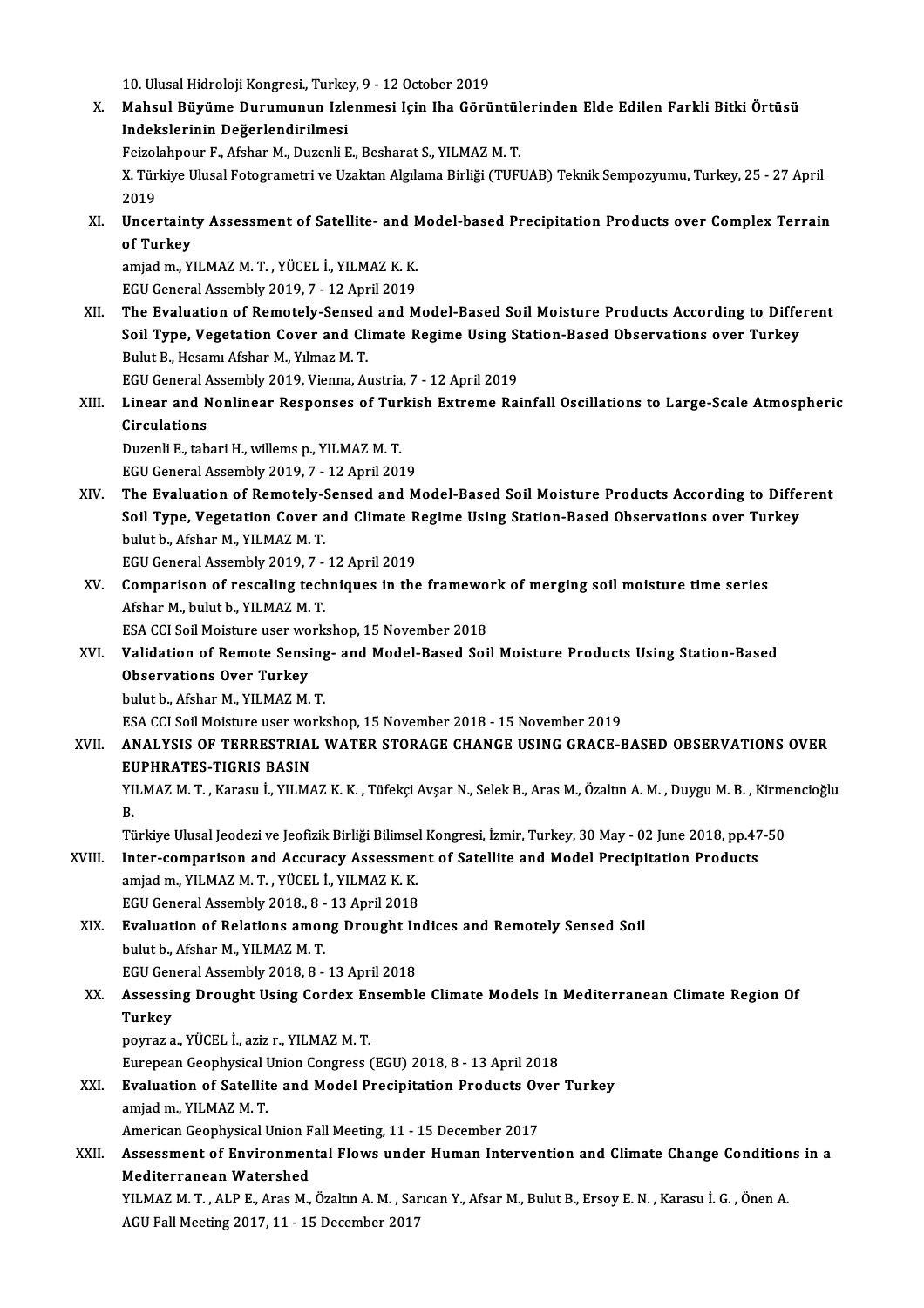| XXIII.      | Assessment of Environmental Flows under Human Intervention and Climate Change Conditions in a                     |
|-------------|-------------------------------------------------------------------------------------------------------------------|
|             | <b>Mediterranean Watershed</b>                                                                                    |
|             | YILMAZ M. T., alp e., aras m., özaltın a. m., sarıcan y., Afshar M., bulut b., ersoy n. e., karasu g. i., onen a. |
|             | American Geophysical Union Fall Meeting, 11 - 15 December 2017                                                    |
| XXIV.       | The Added Utility of Hydrological Model and Satellite Based Datasets in Agricultural Drought                      |
|             | Analysis over Turkey                                                                                              |
|             | bulut b., Afshar M., YILMAZ M.T.                                                                                  |
|             | American Geophysical Union Fall Meeting, 11 - 15 December 2017                                                    |
| XXV.        | TRMM VE GPM UZAKTAN ALGILAMA VE ECMWF NUMERİK MODEL KAYNAKLI YAĞIŞ VERİLERİNİN                                    |
|             | DOĞRULANMASI                                                                                                      |
|             | YILMAZ M. T., amjad m., YÜCEL İ., bulut b.                                                                        |
|             | UZALMET III. Meteorolojik Uzaktan Algılama Sempozyumu, Turkey, 16 - 19 October 2017                               |
| XXVI.       | Establishing a Critical Zone Observatory site in Turkey                                                           |
|             | DEMIR G., AKYÜREK S. Z., BİNLEY A., YÜCEL İ., KENTEL ERDOĞAN E., MERZİ N., YILMAZ M. T., YANMAZ A. M.             |
|             | European Geosciences UnionGeneral Assembly 2017, 23 - 28 April 2017                                               |
| XXVII.      | Investigation of the impact of the nonlinear relations among soil moisture products over data fusion              |
|             | process                                                                                                           |
|             | Afshar M, bulut b, YILMAZ M T.                                                                                    |
|             | EGU General Assembly 2017, 23 - 28 April 2017                                                                     |
| XXVIII.     | Analysis of Agricultural Drought Using NOAH Root Zone Soil Moisture Estimates and MODIS Based                     |
|             | <b>NDVI Values over Turkey</b>                                                                                    |
|             | bulut b., Afshar M., YILMAZ M.T.                                                                                  |
|             | EGU General Assembly 2017, 23 - 28 April 2017                                                                     |
| XXIX.       | Effect of Temporal Downscaling of Wind Data on Hindcasting Extreme Wave Events and Wind Power                     |
|             | Density Studies over the Black Sea                                                                                |
|             | BAYKAL C., GÜLER H. G., ÖZYURT G., ak g. h., kirezci ç., YILMAZ M. T.                                             |
|             | American Geophysical Union Fall Meeting 2016, 12 - 16 December 2016                                               |
| XXX.        | Evaluation of GRACE based groundwater storage change information at Konya Closed Basin Turkey                     |
|             | using remote sensing and in situ measurements                                                                     |
|             | YILMAZ K K , Saber M , YILMAZ M T                                                                                 |
|             | American Geophysical Union Fall Meeting 2016, 12 - 16 December 2016                                               |
| XXXI.       | Effect Of Temporal Downscaling Methods of Long Term Wind Data on The Design Wave Parameters                       |
|             | in the Black Sea                                                                                                  |
|             | ÖZYURT G., BAYKAL C., GÜLER H. G. , YILMAZ M. T. , AK H.                                                          |
|             | 35TH International Conference on Coastal Engineering, 17 - 20 November 2016                                       |
| XXXII.      | Estimation of Radar Based High Resolution Precipitation Product over Turkey                                       |
|             | YILMAZ M. T., Öztürk K., YÜCEL İ., YILMAZ K. K.                                                                   |
|             | The 9th European Conference on Radar in Meteorology and Hydrology, 10 - 14 October 2016                           |
| XXXIII.     | Evaluating the utility obtained by using radar based precipitation for prediction of flood events in              |
|             | western Black Sea basins of Turkey                                                                                |
|             | YÜCEL İ., önen a., YILMAZ M. T., erdem e.                                                                         |
|             | The 9th European Conference on Radar in Meteorology and Hydrology, 10 - 14 October 2016                           |
| XXXIV.      | Inter comparison and accuracy assessment of TRMM 3B42 products over Turkey                                        |
|             | amjad m., YILMAZ M. T.                                                                                            |
|             | EGU General Assembly 2016, 17 - 22 April 2016                                                                     |
| <b>XXXV</b> | Evaluation of Groundwater Storage changes at Konya Closed Basin Turkey using GRACE based and                      |
|             | in situ measurements<br>YILMAZ K K , saber m , YILMAZ M T.                                                        |
|             | EGU General Assembly 2016, 17 - 22 April 2016                                                                     |
| XXXVI.      | Initial assessment of in situ based soil moisture observations over Turkey                                        |
|             | bulut b., cosh m., mladenova i., YILMAZ M.T.                                                                      |
|             |                                                                                                                   |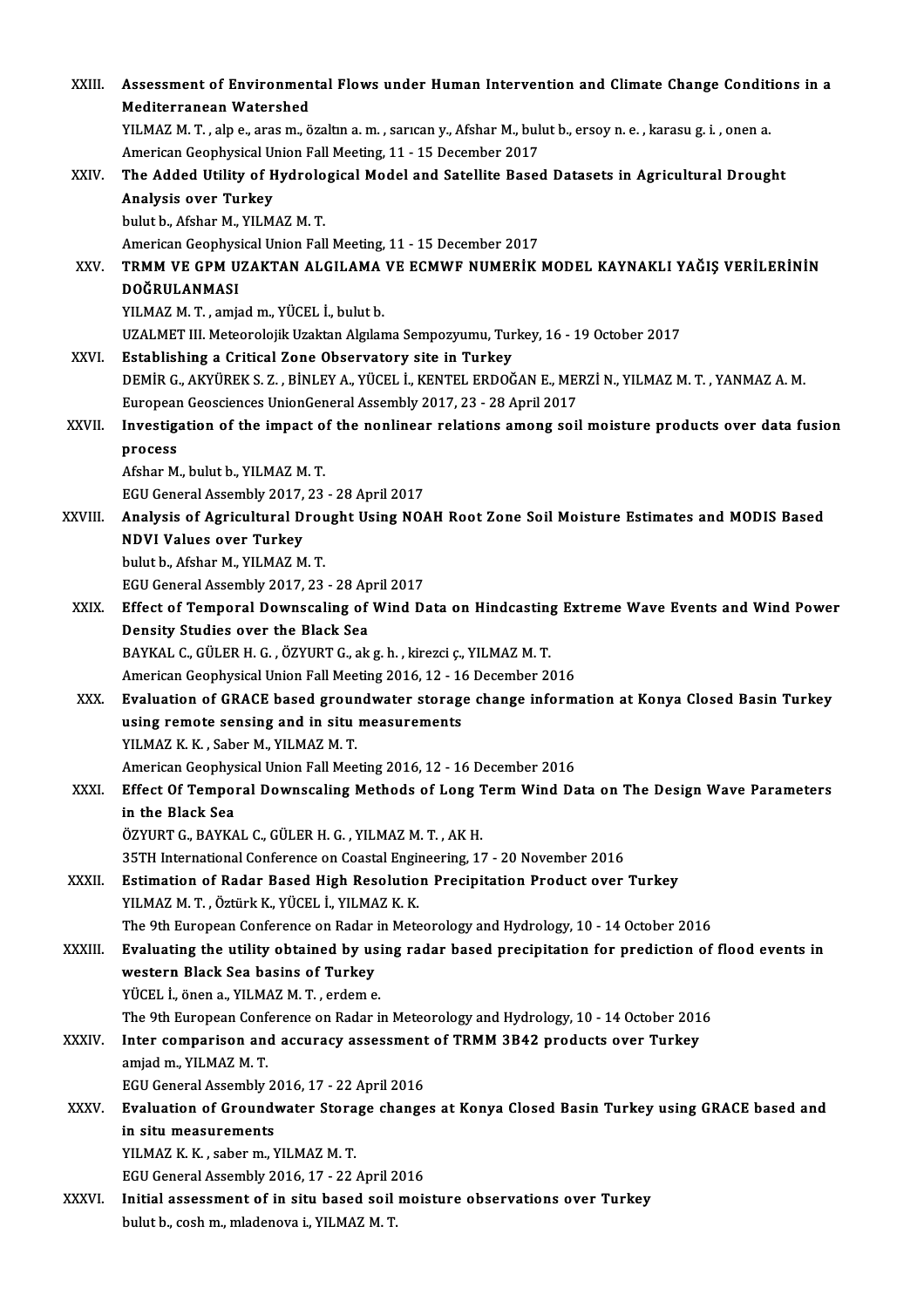EGU General Assembly 2016, 17 - 22 April 2016

- EGU General Assembly 2016, 17 22 April 2016<br>XXXVII. Analysis of long term trends of precipitation estimates acquired using radar network in Turkey EGU General Assembly 2016, 17 - 22<br>**Analysis of long term trends of p**<br>YILMAZ M. T. , YÜCEL İ., YILMAZ K. K.<br>FCU Canaral Assembly 2016, 17 - 22 Analysis of long term trends of precipitation<br>EGU General Assembly 2016, 17 - 22 April 2016<br>Assessment of linear and nonlinear Teshni YILMAZ M. T. , YÜCEL İ., YILMAZ K. K.<br>EGU General Assembly 2016, 17 - 22 April 2016<br>XXXVIII. Assessment of linear and nonlinear Techniques in soil moisture time series rescaling<br>mobdi husami a \_VILMAZ M\_T
- EGU General Assembly 2016, 17 22 April 2016<br>Assessment of linear and nonlinear Techni<br>mehdi husami a., YILMAZ M. T. Assessment of linear and nonlinear Technic<br>mehdi husami a., YILMAZ M. T.<br>EGU General Assembly 2016, 17 - 22 April 2016<br>Investigation of the relation between the re mehdi husami a., YILMAZ M. T.<br>EGU General Assembly 2016, 17 - 22 April 2016<br>XXXIX. Investigation of the relation between the return periods of major drought characteristics using<br>conula functions
- EGU General Assembly 2016, 17 22 April 2016<br>Investigation of the relation between the r<br>copula functions<br>afsar m. h., SORMAN A. Ü., YILMAZ M. T. Investigation of the relation betwee:<br>copula functions<br>afsar m. h. , ŞORMAN A. Ü. , YILMAZ M. T.<br>ECU Ceneral Assembly 2016-17 - 22 Apr copula functions<br>afsar m. h. , ŞORMAN A. Ü. , YILMAZ M. T.<br>EGU General Assembly 2016, 17 - 22 April 2016<br>The Added Htility Of Neplineer Techniques

XL. The Added Utility Of Nonlinear Techniques In Rescaling Soil Moisture Time Series madhi a., YILMAZ M. T. EGU General Assembly<br>The Added Utility Of<br>madhi a., YILMAZ M. T.<br>American Coophysical The Added Utility Of Nonlinear Techniques In Rescaling Soil Moi<br>madhi a., YILMAZ M. T.<br>American Geophysical Union Fall Meeting 2015, 14 - 18 December 2015<br>Quality control of station based soil maisture absorvations ratri

- madhi a., YILMAZ M. T.<br>American Geophysical Union Fall Meeting 2015, 14 18 December 2015<br>XLI. Quality control of station based soil moisture observations retrieved over Turkey<br>bylyth YUMAZM T. mysheel 6. iliana m American Geophysical Union Fall Meeting 2<br>Quality control of station based soil n<br>bulut b., YILMAZ M. T. , mıcheal c., iliana m.<br>American Coophysical Union Fall Meeting 2 Quality control of station based soil moisture observations retri<br>bulut b., YILMAZ M. T. , micheal c., iliana m.<br>American Geophysical Union Fall Meeting 2015, 14 - 18 December 2015<br>Acquinaty assossment of TBMM 2B42 V6 and bulut b., YILMAZ M. T. , micheal c., iliana m.<br>American Geophysical Union Fall Meeting 2015, 14 - 18 December 2015<br>XLII. Accuracy assessment of TRMM 3B42 V6 and V7 products using station data over various<br>tonographical pog
- American Geophysical Union Fall Mee<br>Accuracy assessment of TRMM 3<br>topographical regions in Turkey<br>muhammad a YUM47 M T Accuracy assessment of T<br>topographical regions in<br>muhammad a., YILMAZ M. T.<br>American Ceenhusical Union topographical regions in Turkey<br>muhammad a., YILMAZ M. T.<br>American Geophysical Union Fall Meeting 2015, 14 - 18 December 2015<br>Tropical Bainfall Measuring Mission Urdu Kaunaklı Yağmur Veri

muhammad a., YILMAZ M. T.<br>American Geophysical Union Fall Meeting 2015, 14 - 18 December 2015<br>XLIII. Tropical Rainfall Measuring Mission Uydu Kaynaklı Yağmur Verilerinin Yer Gözlemleri ile<br>Karşılaştırılması American Geophys<br>Tropical Rainfall<br>Karşılaştırılması<br><sup>VII MAZ M T muh</sup> Karşılaştırılması<br>YILMAZ M. T. , muhammad a., meriç s.<br>II. Meteorolojik Uzaktan Algılama Sempozyumu, Antalya, 3-5 Kasim 2015, Turkey, 3 - 05 November 2015<br>Model aseynasy impast through ressaled absorvations in hydrologisal

YILMAZM.T., muhammad a., meriç s.

YILMAZ M. T. , muhammad a., meriç s.<br>II. Meteorolojik Uzaktan Algılama Sempozyumu, Antalya, 3-5 Kasim 2015, Turkey, 3 - 05 November 2015<br>XLIV. Model accuracy impact through rescaled observations in hydrological data as II. Meteorolojik Uzaktan Algılama Se<br>Model accuracy impact through<br>YILMAZ M. T. , wade c., dongryeol r.<br>FCU Coneral Assembly 2015-12-11 Model accuracy impact through rescaled of<br>YILMAZ M. T. , wade c., dongryeol r.<br>EGU General Assembly 2015, 12 - 17 April 2015<br>Ontimal averaging of soil moisture prodicti

- YILMAZ M. T., wade c., dongryeol r.<br>EGU General Assembly 2015, 12 17 April 2015<br>XLV. Optimal averaging of soil moisture predictions from ensemble land surface model simulations<br>wede a Churley S. dengweel r. YU M47 M. T. EGU General Assembly 2015, 12 - 17 April 2015<br>**Optimal averaging of soil moisture predict**<br>wade c., ChunHsu S., dongryeol r., YILMAZ M. T. Optimal averaging of soil moisture predictions f<br>wade c., ChunHsu S., dongryeol r., YILMAZ M. T.<br>EGU General Assembly 2015, 12 - 17 April 2015, vol.0<br>Quality control of station based soil moisture ob wade c., ChunHsu S., dongryeol r., YILMAZ M. T.<br>EGU General Assembly 2015, 12 - 17 April 2015, vol.0<br>XLVI. Quality control of station based soil moisture observations over Turkey<br>VILMAZ M. T. bulut b. michael s. ijone m
- EGU General Assembly 2015, 12 17 April<br>Quality control of station based soil n<br>YILMAZ M.T., bulut b., micheal c., iliana m. Quality control of station based soil moistu<br>YILMAZ M. T. , bulut b., micheal c., iliana m.<br>EGU General Assembly 2015, 12 - 17 April 2015<br>Diagnosing Negleated Soil Moistune Seuree YILMAZ M. T. , bulut b., micheal c., iliana m.<br>EGU General Assembly 2015, 12 - 17 April 2015<br>XLVII. Diagnosing Neglected Soil Moisture Source Sink Processes via a Thermal Infrared based Two Source<br>Energy Belange Medel

EGU General Assembly 20<br>Diagnosing Neglected<br>Energy Balance Model<br>Hain C. Crow W. Anderse Diagnosing Neglected Soil Moisture Sou<br>Energy Balance Model<br>Hain C., Crow W., Anderson M., YILMAZ M. T.<br>American Coophysical Union Fall Mosting 20. Energy Balance Model<br>Hain C., Crow W., Anderson M., YILMAZ M. T.<br>American Geophysical Union Fall Meeting 2014, 15 - 19 December 2014<br>Impact of the difference between observation and model season

Hain C., Crow W., Anderson M., YILMAZ M. T.<br>American Geophysical Union Fall Meeting 2014, 15 - 19 December 2014<br>XLVIII. Impact of the difference between observation and model seasonality and anomaly components on<br>hydrologi American Geophysical Union Fall Meeting 2<br>Impact of the difference between obse<br>hydrological data assimilation studies<br>YU MAZ M T - STOW W - FIN d Impact of the difference b<br>hydrological data assimila<br>YILMAZ M. T. , crow w., ryu d.<br>American Coophysical Union l hydrological data assimilation studies<br>YILMAZ M. T. , crow w., ryu d.<br>American Geophysical Union Fall Meeting 2014, 15 - 19 December 2014<br>Türkiye deki Tenrek Neminin NOAH Hidrolojik Yervüzü Medeli İ XLIX. Türkiye deki Toprak Neminin NOAH Hidrolojik Yeryüzü Modeli İle İncelenmesi

## American Geophysical Union Fall Meeting 2014, 1<br>Türkiye deki Toprak Neminin NOAH Hidrold<br>bulut b., YILMAZ M. T. , SÖNMEZ İ., ŞORMAN A. Ü.<br>Sesend International Dreught and Desertification Second International Drought and Desertification Symposium, Konya, 16-18 September 2014, 16 - 18 September 2014 bulut b., YILMAZ M. T., SÖNMEZ İ., SORMAN A. Ü. Second International Drought and Desertification Symposium, Konya, 16-18 Septembe<br>2014<br>L. Towards continuous remote estimates of flooded area in the Sudd Wetland<br>Wilyar D. C. Zaitabily B. Anderson M. C. Hain C. B. VII MAZ

- 2014<br>Towards continuous remote estimates of flooded area in t<br>Wilusz D. C. , Zaitchik B., Anderson M. C. , Hain C. R. , YILMAZ M. T.<br>2014 UCOWR / NIWR / CUAHSLANNUAL CONFERENCE 19 20 Iv Towards continuous remote estimates of flooded area in the Sudd<br>Wilusz D. C. , Zaitchik B., Anderson M. C. , Hain C. R. , YILMAZ M. T.<br>2014 UCOWR / NIWR/ CUAHSI ANNUAL CONFERENCE, 18 - 20 June 2014<br>Crevity Besevery and Cli Wilusz D. C. , Zaitchik B., Anderson M. C. , Hain C. R. , YILMAZ M. T.<br>2014 UCOWR / NIWR/ CUAHSI ANNUAL CONFERENCE, 18 - 20 Ju<br>LI. Gravity Recovery and Climate Experiment<br>YILMAZ M. T. 2014 UCOWR / NIWR/ CUAHSI ANNUAL CONFERENCE, 18 - 20 June 2014
-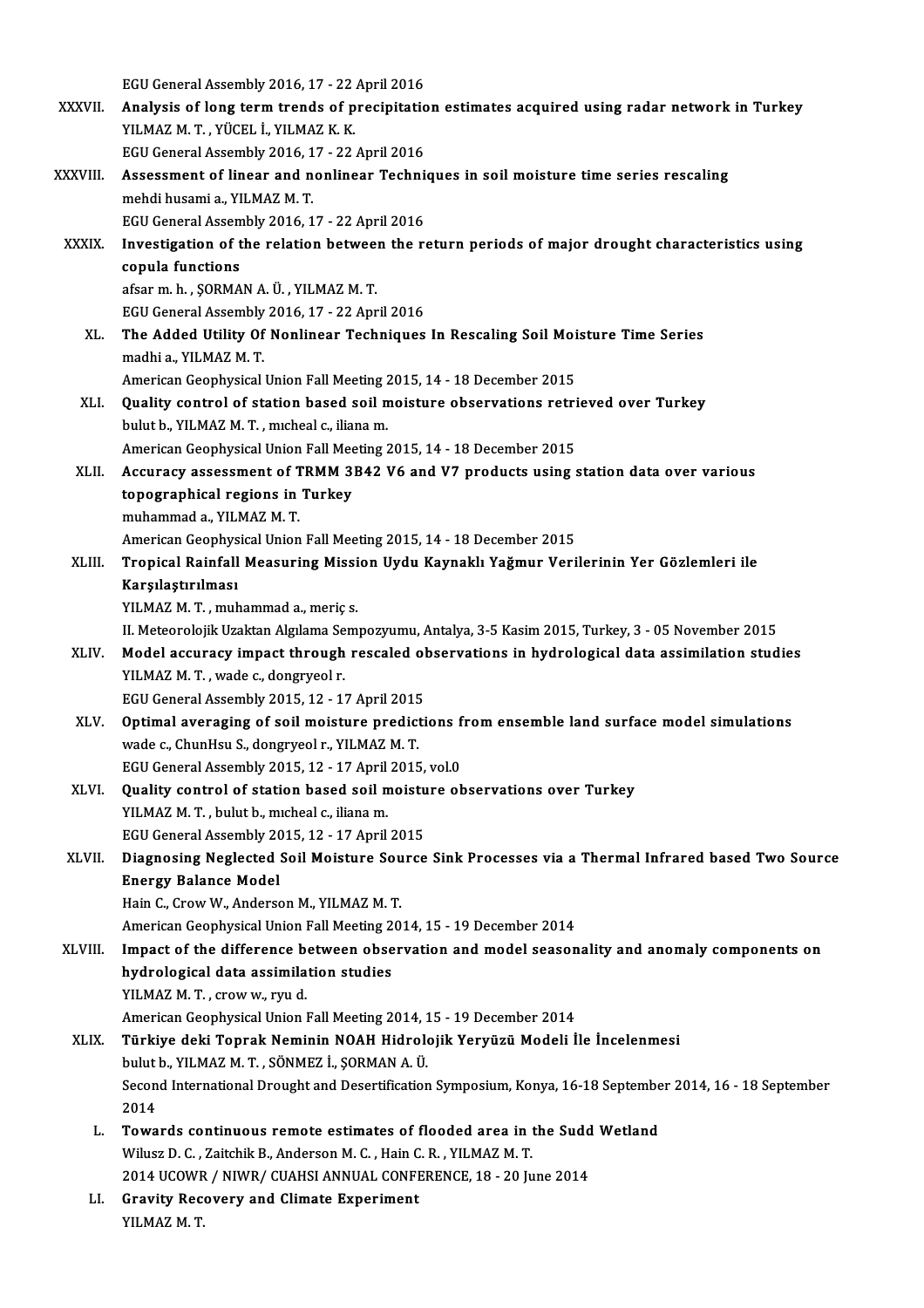National Hydrology Committee Steering Group Meeting and Workshop, 10 - 11 February 2014<br>Data fusion techniques for monning daily water use and woretation stress at field as LII. Data fusion techniques for mapping daily water use and vegetation stress at field scales National Hydrology Committee Steering Group Meeting and Workshop, 10 - 11 F<br>Data fusion techniques for mapping daily water use and vegetation stre<br>Anderson M. C. , Cammalleri C., Gao F., Wang P., Hain C., YILMAZ M. T. , Ku Anderson M. C., Cammalleri C., Gao F., Wang P., Hain C., YILMAZ M. T., Kustas W. Anderson M. C. , Cammalleri C., Gao F., Wang P., Hain C., YILMAZ M. T. , Kustas W.<br>94th American Meteorological Society Annual Meeting, 2 - 06 February 2014<br>LIII. Satellite based water balance of the Nile River basin a mul 94th American Meteorological Society Annual Meeting, 2 - 06 February 2014<br>Satellite based water balance of the Nile River basin a multisensor a<br>Zaitchik B. F., Anderson M. C., Ozdogan M., YILMAZ M. T. Satellite based water balance of the Nile River basin a multisen<br>Zaitchik B. F. , Anderson M. C. , Ozdogan M., YILMAZ M. T.<br>American Geophysical Union Fall Meeting 2013, 9 - 13 December 2013<br>Evaluation Of Accumptions In So LIV. Evaluation Of Assumptions In Soil Moisture Triple Collocation Studies<br>YILMAZ M, T, Crow W, American Geophysical Union Fall Meeting 2013, 9 - 13 December 2013 Evaluation Of Assumptions In Soil Moisture Triple Collocation S<br>American Geophysical Union Fall Meeting 2013, 9 - 13 December 2013<br>Annligation of the Aute Tuned Land Assimilation System ATLAS YILMAZ M. T. , Crow W.<br>American Geophysical Union Fall Meeting 2013, 9 - 13 December 2013<br>LV. Application of the Auto Tuned Land Assimilation System ATLAS to ASCAT and SMOS soil moisture<br>natriousl products American Geophysica<br>Application of the<br>retrieval products **Application of the A<br>retrieval products<br>crow w., YILMAZ M. T.**<br>ICAPSS 2012-21-261 retrieval products<br>crow w., YILMAZ M. T.<br>IGARSS 2013, 21 - 26 July 2013 LVI. Modellenen ve istasyonlarda ölçülen toprak neminin karşılaştırılması IGARSS 2013, 21 - 26 July 2013<br>Modellenen ve istasyonlarda ölçülen<br>YILMAZ M. T. , ŞORMAN A. Ü. , SÖNMEZ İ.<br>III. TÜRKİVE İKI İM DEĞİSİKI İĞİ KONCRE III. TÜRKİYE İKLİM DEĞİŞİKLİĞİ KONGRESİ, TİKDEK (III. Climate Change in Turkey Meeting) 3 – 5 Haziran 2013,<br>İstanbul, Turkey, 3 - 05 June 2013 YILMAZ M. T. , ŞORMAN A. Ü. , SÖN<br>III. TÜRKİYE İKLİM DEĞİŞİKLİĞİ KO<br>İstanbul, Turkey, 3 - 05 June 2013<br>Monitaning evenetranenination LVII. Monitoring evapotranspiration and water resources with thermal infrared geostationary sensors An istanbul, Turkey, 3 - 05 June 2013<br>Monitoring evapotranspiration and water resources with thermal infrared<br>intercomparison with model based ET predictions and tower observations<br>Hain C. Anderson M. Zhan Y. VII MAZ M.T. Monitoring evapotranspiration and wa<br>intercomparison with model based ET<br>Hain C., Anderson M., Zhan X., YILMAZ M.T.<br>92rd American Meteorological Society Annu intercomparison with model based ET predictions and tower obser<br>Hain C., Anderson M., Zhan X., YILMAZ M. T.<br>93rd American Meteorological Society Annual Meeting, 6 - 09 January 2013<br>The Ontimality of Petential Pescaling Ann Hain C., Anderson M., Zhan X., YILMAZ M. T.<br>93rd American Meteorological Society Annual Meeting, 6 - 09 January 2013<br>LVIII. The Optimality of Potential Rescaling Approaches in Land Data Assimilation<br>VILMAZ M. T. Crow W. 93rd American Meteord<br>The Optimality of Pot<br>YILMAZ M. T. , Crow W.<br>93rd American Meteord The Optimality of Potential Rescaling Approaches in Land Data Assi<br>YILMAZ M. T. , Crow W.<br>93rd American Meteorological Society Annual Meeting, 6 - 09 January 2013<br>Treatment of systematic errors in land data assimilation sy YILMAZ M. T. , Crow W.<br>93rd American Meteorological Society Annual Meeting, 6 - 09 January 201<br>LIX. Treatment of systematic errors in land data assimilation systems<br>Crow W. YU MAZ M. T. 93rd American Meteorological Society Annual Meeting, 6 - 09 January 2013<br>Treatment of systematic errors in land data assimilation systems<br>Crow W., YILMAZ M. T.<br>American Geophysical Union Fall Meeting 2012, 3 - 07 December Treatment of systematic errors in land data assimilation system<br>Crow W., YILMAZ M. T.<br>American Geophysical Union Fall Meeting 2012, 3 - 07 December 2012<br>Bedusing Water Imbalange in Land Data Assimilation Ensemble Crow W., YILMAZ M. T.<br>American Geophysical Union Fall Meeting 2012, 3 - 07 December 2012<br>LX. Reducing Water Imbalance in Land Data Assimilation Ensemble Filtering without Perturbed<br>Observations American Geop<br>Reducing Wat<br>Observations<br><sup>DelSele TM W</sup> Reducing Water Imbalance in Land D<br>Observations<br>DelSole T. M. , YILMAZ M. T. , Houser P. R.<br>American Coephysical Union Fall Meeting Observations<br>DelSole T. M. , YILMAZ M. T. , Houser P. R.<br>American Geophysical Union Fall Meeting 2012, 3 - 07 December 2012<br>Comparison of Brognestis and Disgrestis Annreashes to Model DelSole T. M. , YILMAZ M. T. , Houser P. R.<br>American Geophysical Union Fall Meeting 2012, 3 - 07 December 2012<br>LXI. Comparison of Prognostic and Diagnostic Approaches to Modeling Evapotranspiration in the Nile American Geo<br>Comparison<br>River Basin<br><sup>VII MAZ M.T</sup> Comparison of Prognostic and Diagnostic Approaches to Modeling Evapotra<br>River Basin<br>YILMAZ M.T., Anderson M.C., Zaitchik B.F., Crow W., Hain C., Ozdogan M., Chun J. A.<br>American Coophysical Union Fall Meeting 2012, 2, .07 D River Basin<br>YILMAZ M. T. , Anderson M. C. , Zaitchik B. F. , Crow W., Hain C., Ozdogan M., Chun J. A.<br>American Geophysical Union Fall Meeting 2012, 3 - 07 December 2012 LXII. ALEXI evapotranspiration estimate analysis over the Nile Basin American Geophysical Union Fall Meeting 2012, 3 - 07 |<br>ALEXI evapotranspiration estimate analysis over<br>Anderson M., Kustas W., YILMAZ M. T. , Hain C., Zhan X.<br>African Climate Conforance Werksbon, Farth and Plane African Climate Conference Workshop, Earth and Planetary Sciences Department, Johns Hopkins University, Baltimore, 15 November 2012 Anderson M., Kustas W., YILMA<br>African Climate Conference Wo<br>Baltimore, 15 November 2012 African Climate Conference Workshop, Earth and Planetary Sciences Department, Joh<br>Baltimore, 15 November 2012<br>LXIII. 0 10 degree soil moisture retrievals from passive microwave observations<br>Parinusce B. Bishard de L. VII M Baltimore, 15 November 2012<br>**0 10 degree soil moisture retrievals from passive micro**<br>Parinussa R., Richard de J., YILMAZ M. T. , Anderson M., Hain C.<br>FCU Coneral Assembly 2012, 22, 27 April 2012 0 10 degree soil moisture retrievals from p<br>Parinussa R., Richard de J., YILMAZ M. T. , Anders<br>EGU General Assembly 2012, 22 - 27 April 2012<br>An Objective Methodology For Morging Sot Parinussa R., Richard de J., YILMAZ M. T. , Anderson M., Hain C.<br>EGU General Assembly 2012, 22 - 27 April 2012<br>LXIV. An Objective Methodology For Merging Satellite And Model Based Soil Moisture Products<br>VILMAZ M. T. Crow W EGU General Assembly 2012, 22 - 27 April 2012<br>An Objective Methodology For Merging Sat<br>YILMAZ M. T. . Crow W., Anderson M., Hain C. An Objective Methodology For Merging Satellite And Model<br>23th Annual Beltsville Area USDA BARC Poster-Day, 19 April 2012<br>23th Annual Beltsville Area USDA BARC Poster-Day, 19 April 2012<br>An Objective Methodology to Merge Sat YILMAZ M. T. , Crow W., Anderson M., Hain C.<br>23th Annual Beltsville Area USDA BARC Poster-Day, 19 April 2012<br>LXV. An Objective Methodology to Merge Satellite and Model Based Soil Moisture Products<br>2011 MAZ M. T. Crow W. An 23th Annual Beltsville Area USDA BARC Poster-Day, 19 April 2012<br>An Objective Methodology to Merge Satellite and Model Based Soil N<br>YILMAZ M. T., Crow W., Anderson M. C., Hain C.<br>92nd American Meteorological Society Annual An Objective Methodology to Merge Satellite and Model Based Soil M<br>YILMAZ M. T. , Crow W., Anderson M. C. , Hain C.<br>92nd American Meteorological Society Annual Meeting, 22 - 26 January 2012<br>An Objective Methodology to Onti LXVI. An Objective Methodology to Optimally Merge Satellite and Model Based Soil Moisture Products for Obtaining a New Drought Product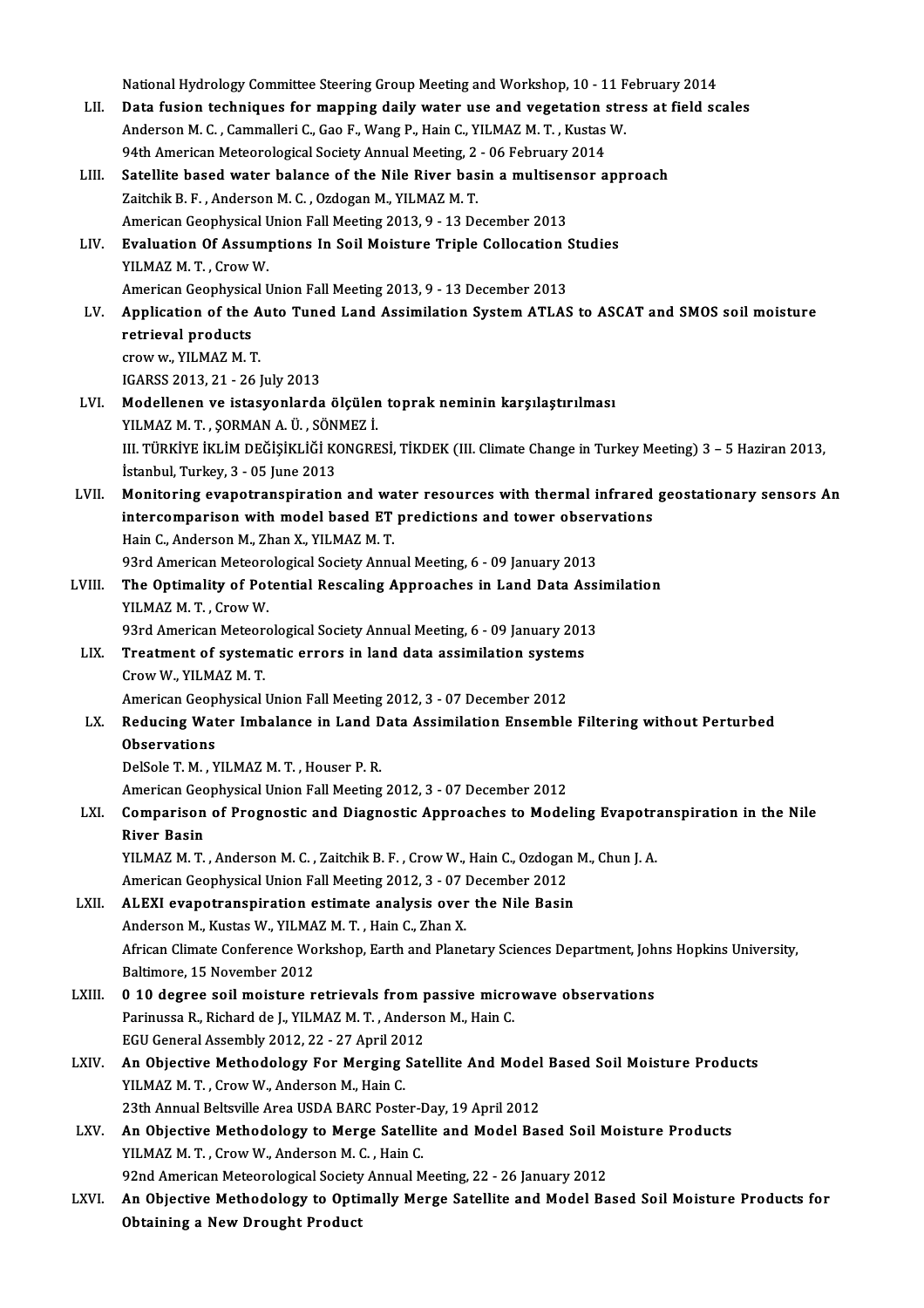|                 | YILMAZ M.T., Crow W., Anderson M.C., Hain C.                                                                |
|-----------------|-------------------------------------------------------------------------------------------------------------|
|                 | American Geophysical Union Fall Meeting 2011, 5 - 09 December 2011                                          |
| <b>LXVII</b>    | Remotely Sensed Terrestrial Water Balance of the Nile Basin                                                 |
|                 | Smith T., Zaitchik B., Anderson M., YILMAZ M. T., Alo C., Rodell M.                                         |
|                 | American Geophysical Union Fall Meeting 2011, 5 - 09 December 2011                                          |
| LXVIII.         | Towards an Integrated Soil Moisture Drought Monitor for East Africa                                         |
|                 | Anderson W. B., Hain C., Zaitchik B. F., Anderson M. C., Aga Alo C., YILMAZ M. T.                           |
|                 | American Geophysical Union Fall Meeting 2011, 5 - 09 December 2011                                          |
| LXIX.           | ALEXI analysis of water consumption in the Nile Basin                                                       |
|                 | Anderson M., YILMAZ M. T.                                                                                   |
|                 | Meeting of Managing Water under Climate Chinge in Blue Nile Headwaters, 7 - 10 July 2011                    |
| LXX.            | ALEXI evapotranspiration estimate analysis over the Nile basin                                              |
|                 | YILMAZ M T, Anderson M.                                                                                     |
|                 | Managing Water under Climate Change in the Blue Nile Headwaters Workshop, 7 - 10 July 2011                  |
| LXXI.           | Introducing Water Budget Constraint To Improve Land Data Assimilation Performance                           |
|                 | YILMAZ M. T., DelSole T., Houser P.                                                                         |
|                 | JCSDA 9th Workshop on Satellite Data Assimilation, 24 - 25 May 2011                                         |
| LXXII.          | Using USDA ALEXI Evapotranspiration Product to Obtain Skillful Water Budget Estimations Over Nile           |
|                 | <b>River Basin</b>                                                                                          |
|                 | YILMAZ M.T., Crow W., Anderson M.                                                                           |
|                 | 22nd Annual Beltsville Area USDA BARC Poster-Day, 17 April 2011                                             |
| LXXIII.         | Comparison of vegetation water content estimates from WindSat and MODIS                                     |
|                 | Hunt Jr. E. R., Li L., Yilmaz M. T., Jackson T. J.                                                          |
|                 | 2010 30th IEEE International Geoscience and Remote Sensing Symposium, IGARSS 2010, Honolulu, HI, United     |
|                 | States Of America, 25 - 30 July 2010, pp.3879-3881                                                          |
| <b>LXXIV</b>    | Square Root Filters in Land Data Assimilation Studies                                                       |
|                 | YILMAZ M.T., Houser P., DelSole T.                                                                          |
|                 | Remote Sensing and Hydrology Symposium, 27 - 30 September 2010                                              |
| <b>LXXV</b>     | Predictability of Seasonal Precipitation Using Joint Probabilities                                          |
|                 | YILMAZ M.T., DelSole T.                                                                                     |
|                 | 90th American Meteorological Society Annual Meeting, 17 - 21 January 2010                                   |
| <b>LXXVI</b> .  | Precipitation uncertainty How well do we know this critical hydrological variable                           |
|                 | Houser P., Feng X., Shrestha R., YILMAZ M.T.                                                                |
|                 | EGU General Assembly 2009, 19 - 24 April 2009                                                               |
| LXXVII.         | Land surface modeling using optimally merged Precipitation data from multiple sources                       |
|                 | YILMAZ M. T., Shrestha R., Houser P. R., Anantharaj V.                                                      |
|                 | American Geophysical Union Fall Meeting 2008, 15 - 19 December 2008                                         |
| <b>LXXVIII.</b> | Remote sensing of canopy water content during SMEX'04 and SMEX'05 using shortwave-infrared                  |
|                 | reflectances                                                                                                |
|                 | Hunt Jr. E. R., Yilmaz M. T., Jackson T. J.                                                                 |
|                 | 2008 IEEE International Geoscience and Remote Sensing Symposium - Proceedings, Boston, MA, United States Of |
|                 | America, 6 - 11 July 2008, vol 2                                                                            |
| <b>LXXIX</b>    | Remote sensing of leaf equivalent water thickness and vegetation water content using shortwave              |
|                 | infrared reflectances                                                                                       |
|                 | Hunt E., YILMAZ M. T., Jackson T.                                                                           |
|                 | ASPRS 2008 Annual Conference, 28 April - 02 May 2008                                                        |
| <b>LXXX</b>     | Effect of land cover classification map resolution in land surface modeling studies                         |
|                 | YILMAZ M.T., Houser P., Shrestha R.                                                                         |
|                 | American Geophysical Union Fall Meeting 2007, 10 - 14 December 2007                                         |
| <b>LXXXI</b>    | Remote sensing of vegetation water content using shortwave infrared reflectances                            |
|                 | Hunt Jr. E. R., Yilmaz M. T.                                                                                |
|                 |                                                                                                             |